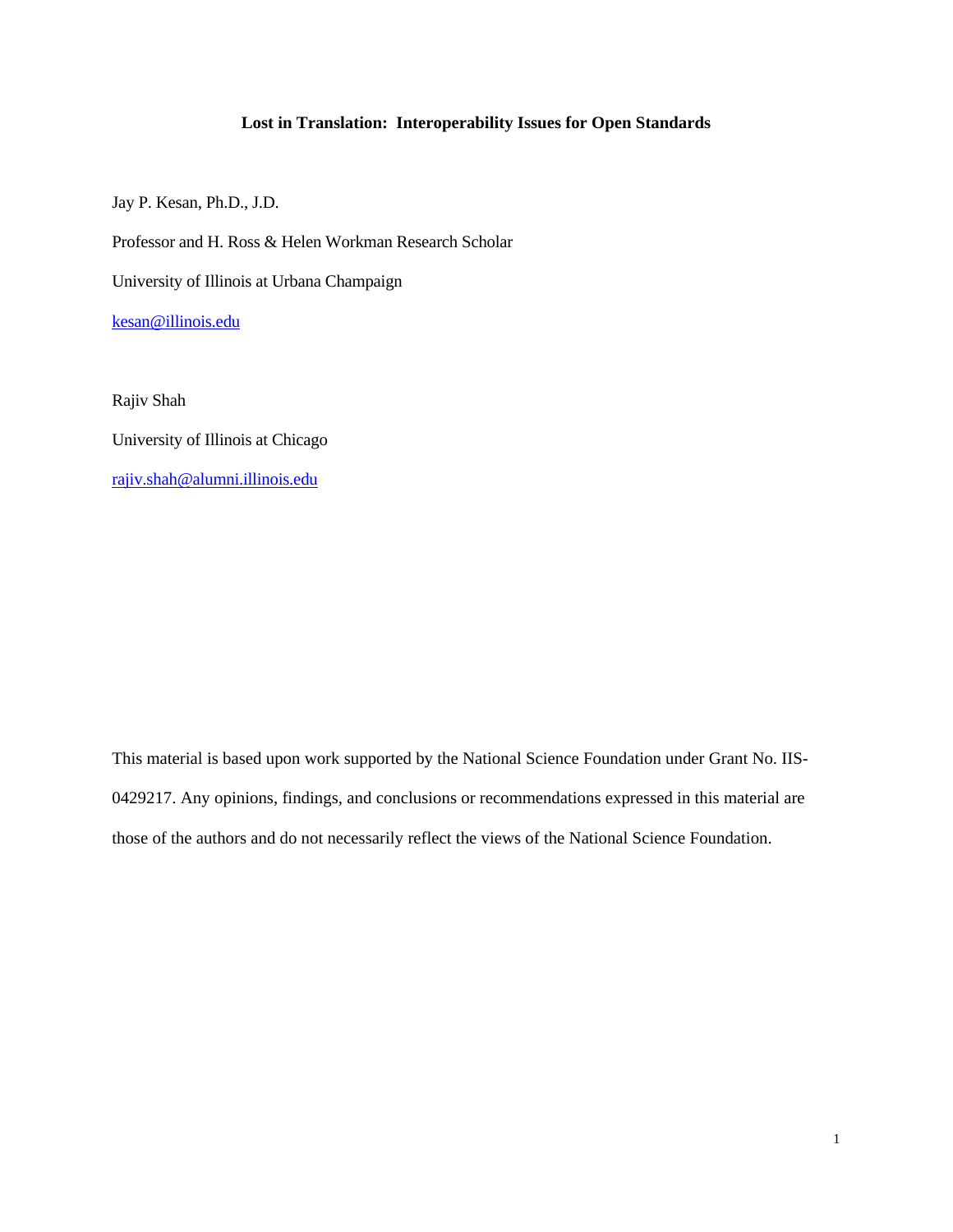#### **ABSTRACT**

Open standards are widely considered to have significant economic and technological benefits. These perceived advantages have led many governments to consider mandating open standards for document formats. Document formats are how a computer stores documents such memos, spreadsheets or slides. Governments are moving away from Microsoft's proprietary DOC format to open standard document formats, such as the OpenDocument Format (ODF) and Office Open XML (OOXML). The belief is that by shifting to open standards, governments will benefit from choice, competition, and the ability to seamlessly substitute different vendor products and implementations.

This paper examines whether open standards by themselves can deliver on these promised benefits. The study examines interoperability for three document formats: ODF, OOXML, and DOC. The research assesses interoperability among different software implementations of each document format. For example, the implementations for ODF included KOffice, Wordperfect, TextEdit, Microsoft Office, and Google Docs. A set of test documents is used to evaluate the performance of other alternative implementations.

Our results show there are very significant issues with interoperability. The best implementations may result in formatting problems, while the worst implementations actually lose information found in pictures, footnotes, comments, tracking changes, and tables. Our findings also include specific scores for each implementation. There was considerable variation in how well each implementation for any particular document format performed. For example, for ODF, the raw scores ranged from 151 to 48.

The results question the assumption that open standards guarantee interoperability and thereby promote competition and vendor choice. The interoperability issues are troubling and suggest the need for improved interoperability testing for document formats. The results also highlight the importance of following through on interoperability for open standards. Without interoperability, governments will be locked-in into the dominant implementations for any standard. These results have significant policy implications for governments setting open standard policies.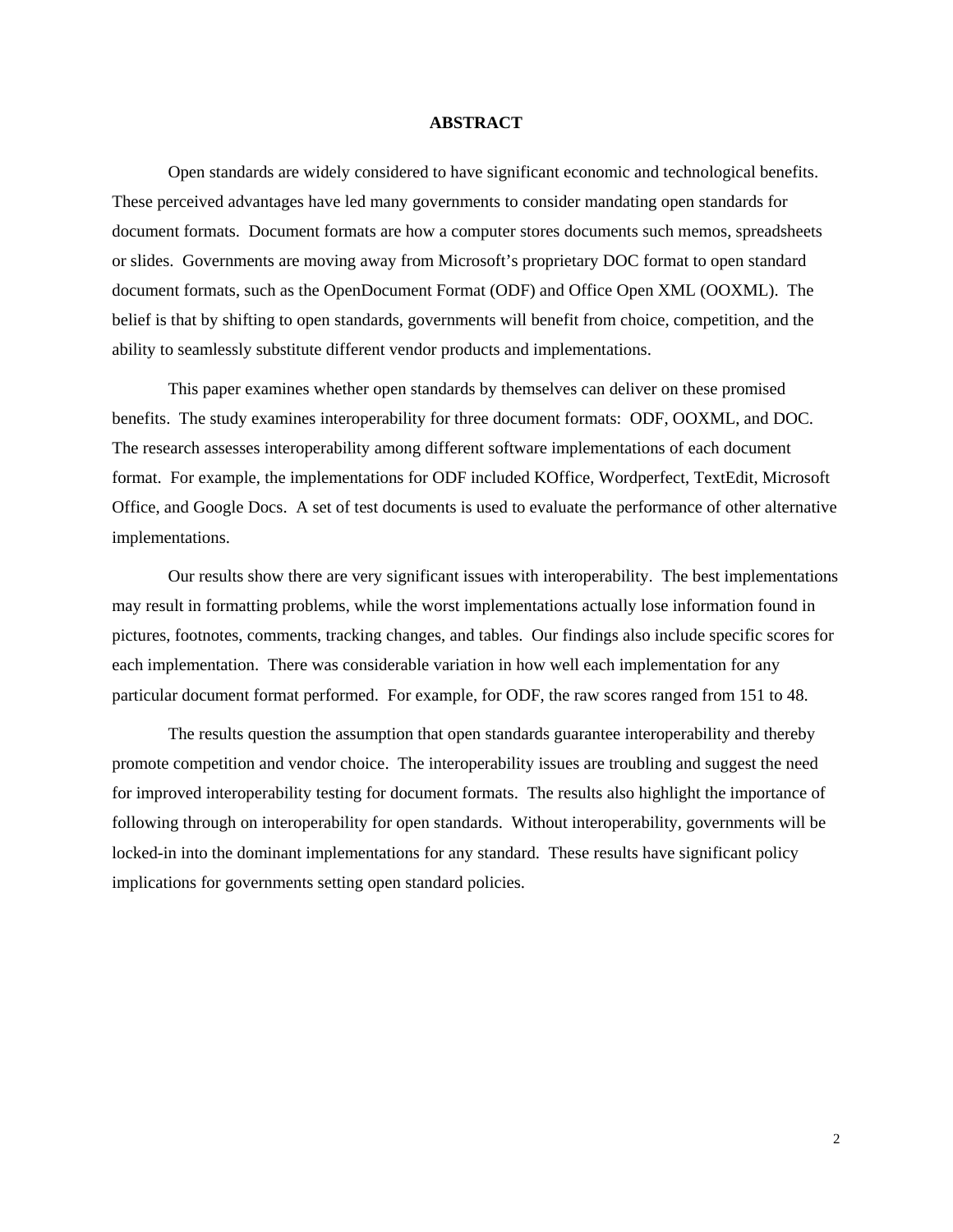### **Lost in Translation: Interoperability Issues for Open Standards**

## **1. Introduction**

 Open standards have grown in prominence within the last few years. A simple definition of an open standard is a specification that is publicly available and freely implementable. Examples of open standards include the transmission protocols such as FTP, the language of Web pages HTML, and the image format JPEG. Many observers have asserted that the growth, widespread use and popularity of the Internet are largely the result of its reliance on open standards (Kahin 1995).

 Open standards are widely touted to have positive economic and technological benefits. When standards are open and freely available, it becomes possible for anyone to develop an interoperable implementation. Proponents of open standards focus on these benefits, with no qualifications or caveats. For example, Louis Suarez-Potts the Community Manager of OpenOffice.org states the following:

ODF, coupled with OpenOffice.org, shakes the foundations of monopoly, the status quo. With an easily usable open standard and Foss technology, one is not limited to a single vendor; there is, as the phrase puts it, no vendor lock-in. . . . It need not be OpenOffice.org. It can be any other application; it just has to be implementing the ODF or otherwise supporting it. Think of it as real consumer choice, or consumer freedom. We call this freedom "no vendor lock-in." And it's a freedom that goes beyond simple consumer choice . . . (Saurez-Potts 2008).

 Many advocates of open standards assume an open standard will lead to a vibrant, competitive market that then removes vendor lock-in. This perception of economic, socio-political, and technical benefits flowing from open standards has garnered widespread support within industry, academia, and policymaker circles. Numerous reports have called for government policies that strongly encourage or mandate open standards. Some prominent examples include reports by the Berkman Center at Harvard and the Committee for Economic Development as well as the Office of Government Commerce in the United Kingdom (Berkman Center for Internet & Society at Harvard Law School 2005; Committee for Economic Development 2006; Office of Government Commerce 2004). Several state governments in the United States, such as Massachusetts, Minnesota, and New York, as well as other national governments,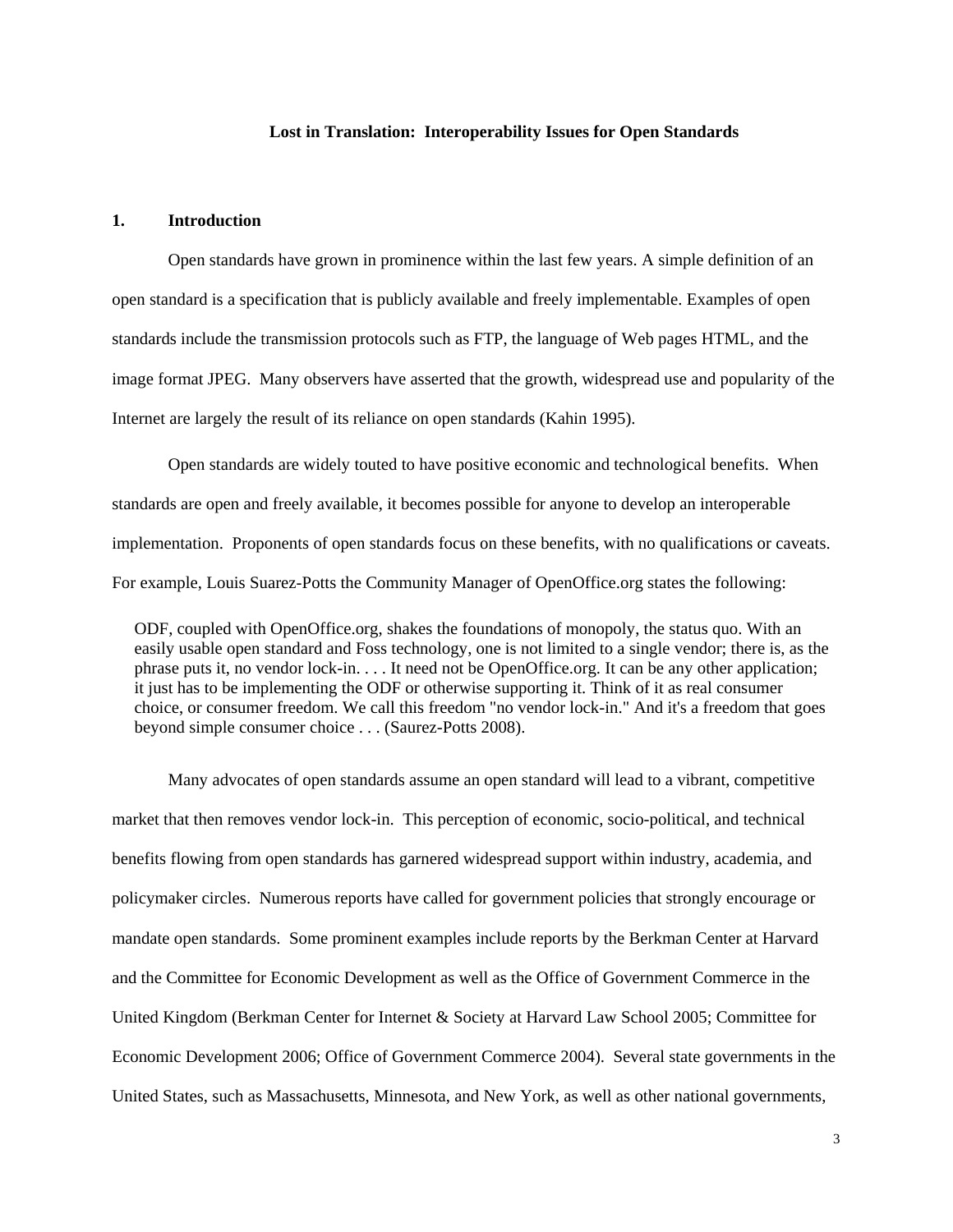such as Belgium, Finland, France, Japan, and South Africa, are moving toward or considering open standards policies. These policies are led by a desire to save money and to give users greater flexibility with respect to IT.

 This study examines whether open standards reduce vendor lock-in and promote competition by fostering multiple, interoperable implementations. We test the belief held by some, represented by Suarez-Potts, that open standards will reduce vendor lock-in and provide more choices for users. Our goal is to empirically assess the effects of open standard document formats on interoperability. The first section of the article provides more background on open standards, vendor lock-in, interoperability, and why we chose to focus on document formats. The second section contains the methodology for our study. This is followed by our results and their implications.

## **2. Background on Open Standards and Document Formats**

 Standards within information technology support interoperability, which allows complex system to interact and share information. Standards provide "the digital equivalent of a common gauge for railroad tracks" (Lohr 2005). In the past, standards were created through two processes: de facto means and de jure means. De facto standards are those that achieve their dominance through public acceptance or market forces, e.g., QWERTY standard for typewriters. Within information technology, de facto standards are typically controlled by one company and are often termed proprietary standards to emphasize the ownership issue. A simple example of a proprietary standard is the Microsoft Word DOC document format. In contrast, other standards are developed by cooperation. Some of these may go through formal standard-setting organizations, such as the International Organization for Standardization (ISO) and become de jure standards.

 Recently within information technology, there has been a rise in open standards. Massachusetts defined open standards as "specifications for systems that are publicly available and are developed by an open community and affirmed by a standards body" (Commonwealth of Massachusetts 2008). There are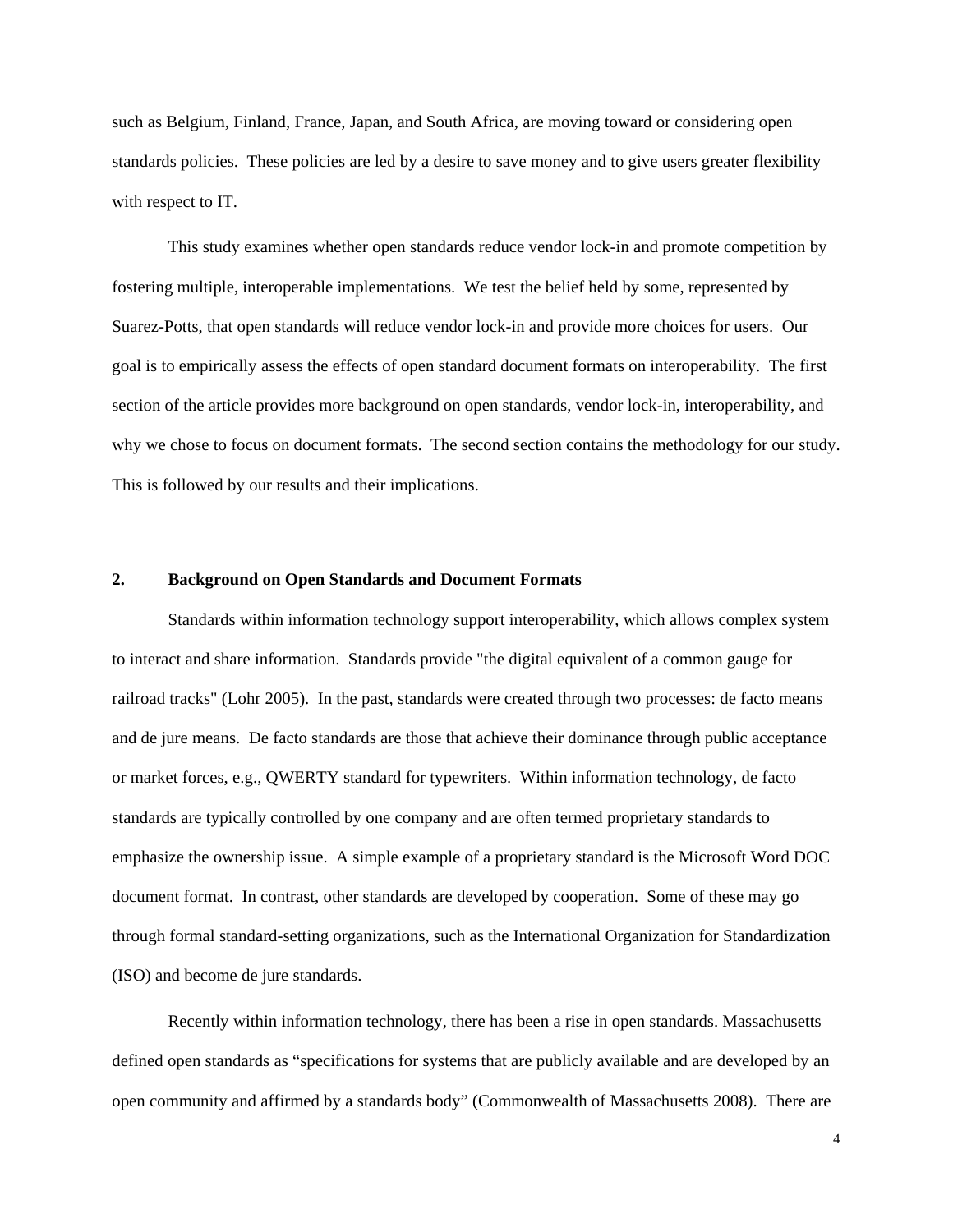a number of other more detailed definitions of open standards (Perens 2008; Krechmer 2006). Open standards can emerge through either a de facto process or a de jure process. However, the most popular route is the use of consortia, such as the World Wide Web Consortium (W3C) or the Internet Engineering Task Force (IETF).

## **2,1 Open Standards**

 There is very limited research on the benefits of open standards. The existing research focuses on the development of open standards. Egyedi and Koppenhol argue that having dual open standard document formats, ODF and OOXML, may impede innovation (Egyedi and Koppenhol 2010). Simcoe examined the development process for open standards within the Internet Engineering Task Force (IETF) using a quantitative approach (2003, 2007). Nickerson and zur Muehlen studied the development of open standards for Web services (2006). Purao *et al.* (IEEE SCC 2008) studied and report an empirical investigation of development processes for web service standards. Fomin *et al.* proposed a metaframework for standardization processes (Fomin 2006). While the adoption of open source has been studied, this work is not directly related to the adoption of open standards (Chau and Tam 1997).

 The benefits of open standards can be understood by work within economics and strategy. Open standards are publicly available and therefore they reduce barriers to entry for new competitors. As a result, open standards can limit vendor lock-in and decrease switching costs, because open standards foster the use of multiple vendors' products. Vendor lock-in occurs when customers' buying choices are tied to an original purchase for a related product (Shapiro and Varian 1999; David 1985). The economic argument is that reducing vendor lock allows for the reduction of barriers to entry and increases substitutes that can be seen as improving the position of the buyer (Besen and Farrell 1994). Vendors may try to fight this process, and West finds that when open standards reduce lock-in, vendors will try to use other strategies to lock-in customers (West 2003).

5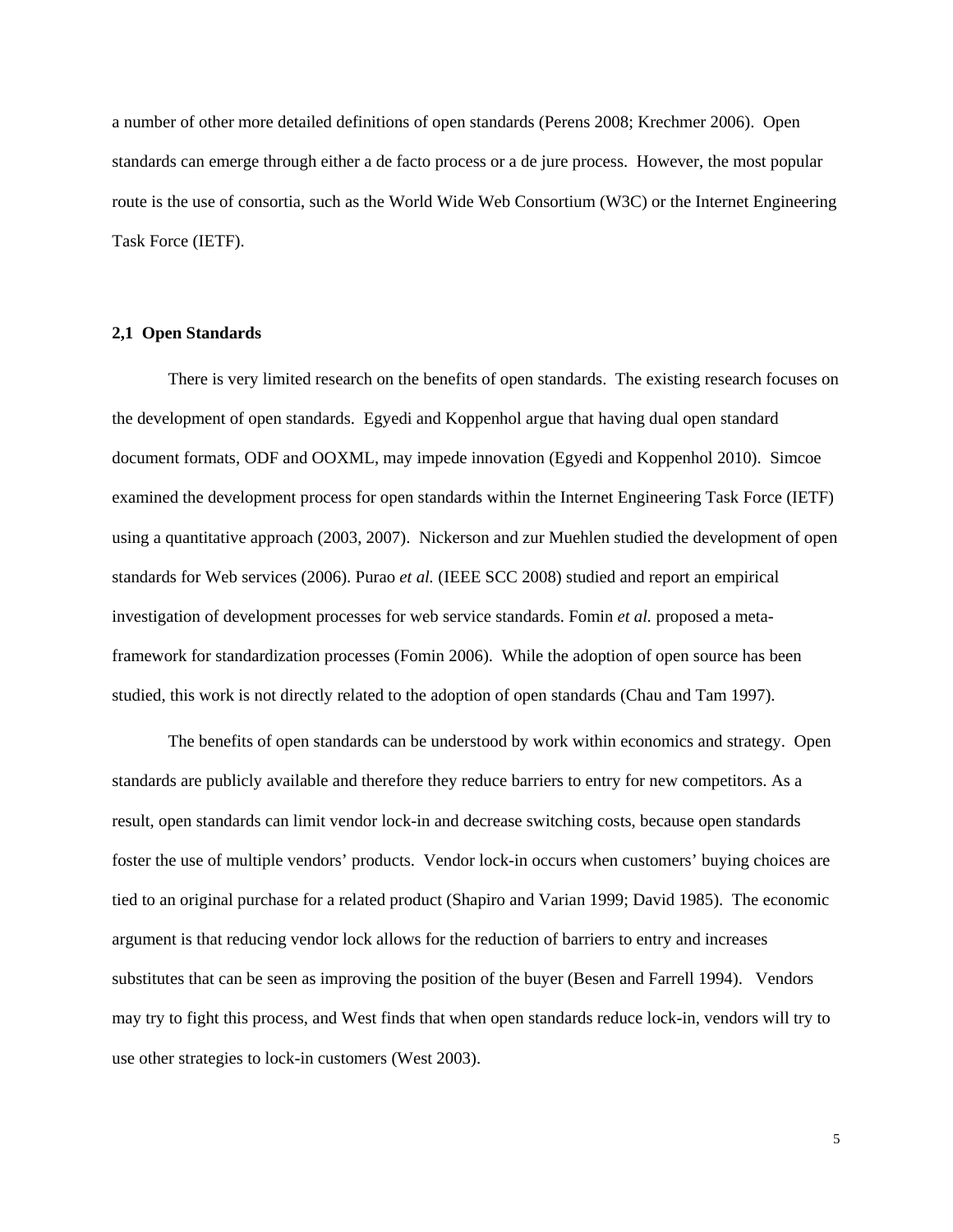Governments are increasingly focusing on open standards. By our count, there are over 50 countries with electronic government policies that address open source or open standards (Lewis 2010). A substantial portion of these includes preferences or mandates for open standards. For example, some countries use Government Interoperability Frameworks that incorporate open standard policies (DeNardis 2010). Scholars have analyzed a few of these policies including Sweden, Denmark, and Massachusetts (Andersen et al. 2010; Lundell 2011; Shah, Kesan, and Kennis 2008). However, there has little empirical evaluation on the effects of open standard policies.

## **2.2 Document Formats**

 Virtually all open standard policies by governments have emphasized the role of document formats. Document format standards specify how documents, such as word-processing, spreadsheets, and presentations should be saved. A common document format for word processing is Microsoft's DOC format. Document formats are seen as being critical for governments and vital to avoid vendor lock-in. The general goal of these policies is to move away from proprietary document formats, e.g., Microsoft's DOC format, to new open standard formats, such as the OpenDocument Format (ODF) (Organization for the Advancement of Structured Information Standards 2007) and Office Open XML (OOXML) (Ecma International 2007).

To analyze vendor lock-in, we do not use an economic approach, but instead follow a sociotechnical approach. Specifically, we examine whether users are locked-in to a specific implementation or whether they have choices between different implementations of a standard. A socio-technical approach requires attention and sensitivity to the social and technical aspects of lock-in. Finally, it should be noted that a purely economic analysis of vendor lock-in is untenable. There is little financial or market share data within document formats.

In analyzing document formats from a socio-technical perspective, it became clear there were five critical sets of actors who may affect whether open standards ultimately reduce vendor lock-in. The first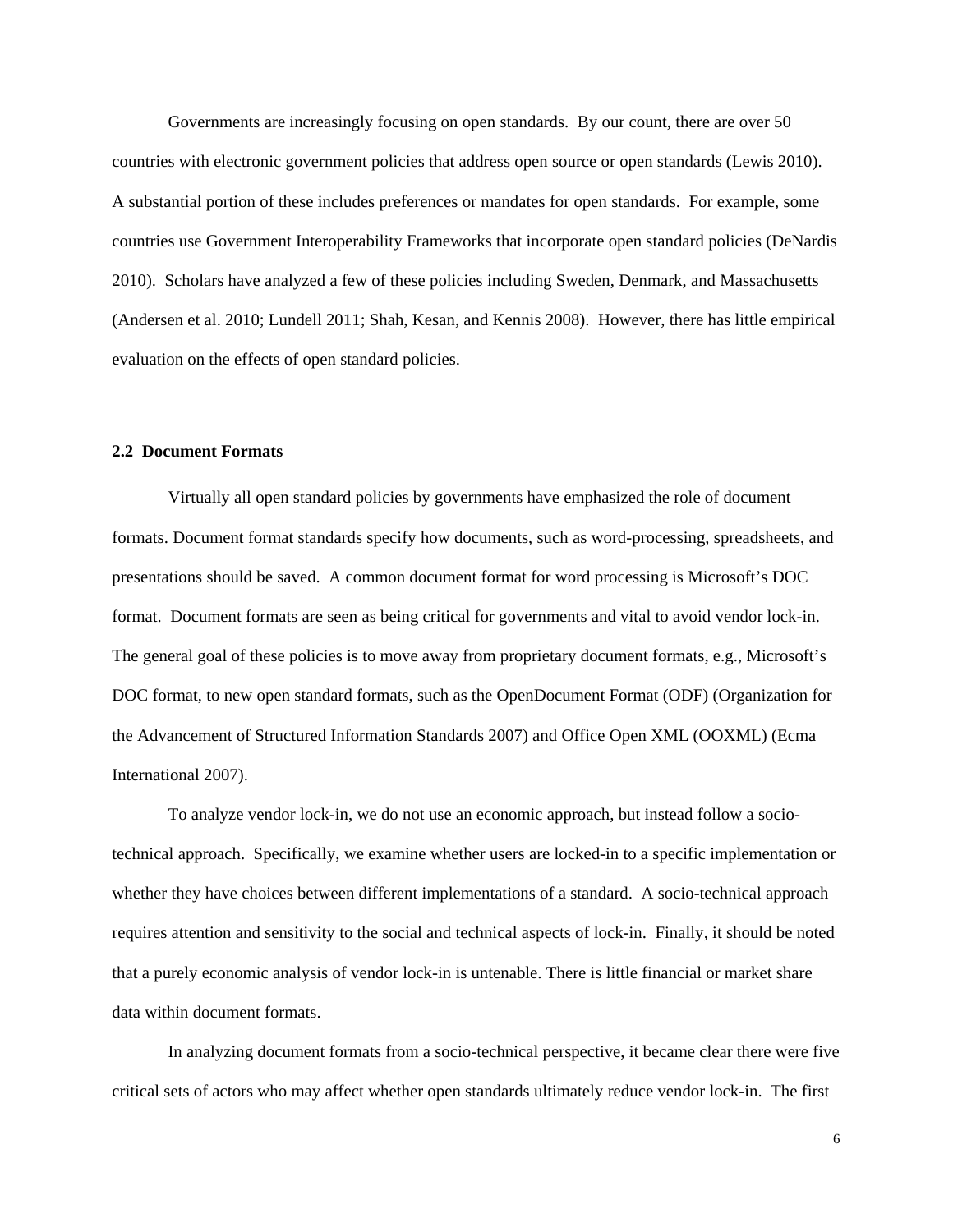set are the actors involved in the standards development process, and these actors can influence how a standard is specified. The second set are the actors involved in implementing the standards, and these are typically software programmers. The third set (and most often overlooked) are the users. By users we deliberately conflate users as both the users of software and the purchasers of software as users. The final two actors are technological, they are the standard itself and the various implementations of the standard at issue.

The measure of vendor lock-in is whether users are able to seamlessly move documents between various implementations. Within software engineering, this problem is known as interoperability. Interoperability is defined as "the ability of two or more systems or components to exchange information and to use the information that has been exchanged" (IEEE 1990). Interoperability allows technologies to interface with each other easily, in addition to allowing data to move transparently. Once implementations are interoperable, then users have the ability to seamlessly swap implementations. In the area of document formats, this would allow users to move between Microsoft Office, Wordperfect, OpenOffice.org or other software in a seamless manner.

In sum, our efforts are focused on studying the benefits of open standards in reducing vendor lock-in and promoting competition. To study this issue, we have chosen to focus on document formats, which are the leading exemplar of open standards. To assess the impact of vendor lock-in, we have chosen a socio-technical approach that considers the interoperability between implementations for a particular document format. The next section details how we measured interoperability.

## **3. Research Methodology**

This study investigates if users can seamlessly move between various implementations of open standard document formats. As a starting point, the dominant implementation for ODF is OpenOffice.org, while for OOXML, the dominant implementation is Microsoft Office. These are the dominant implementations because they are the most widely used and are seen as the "best"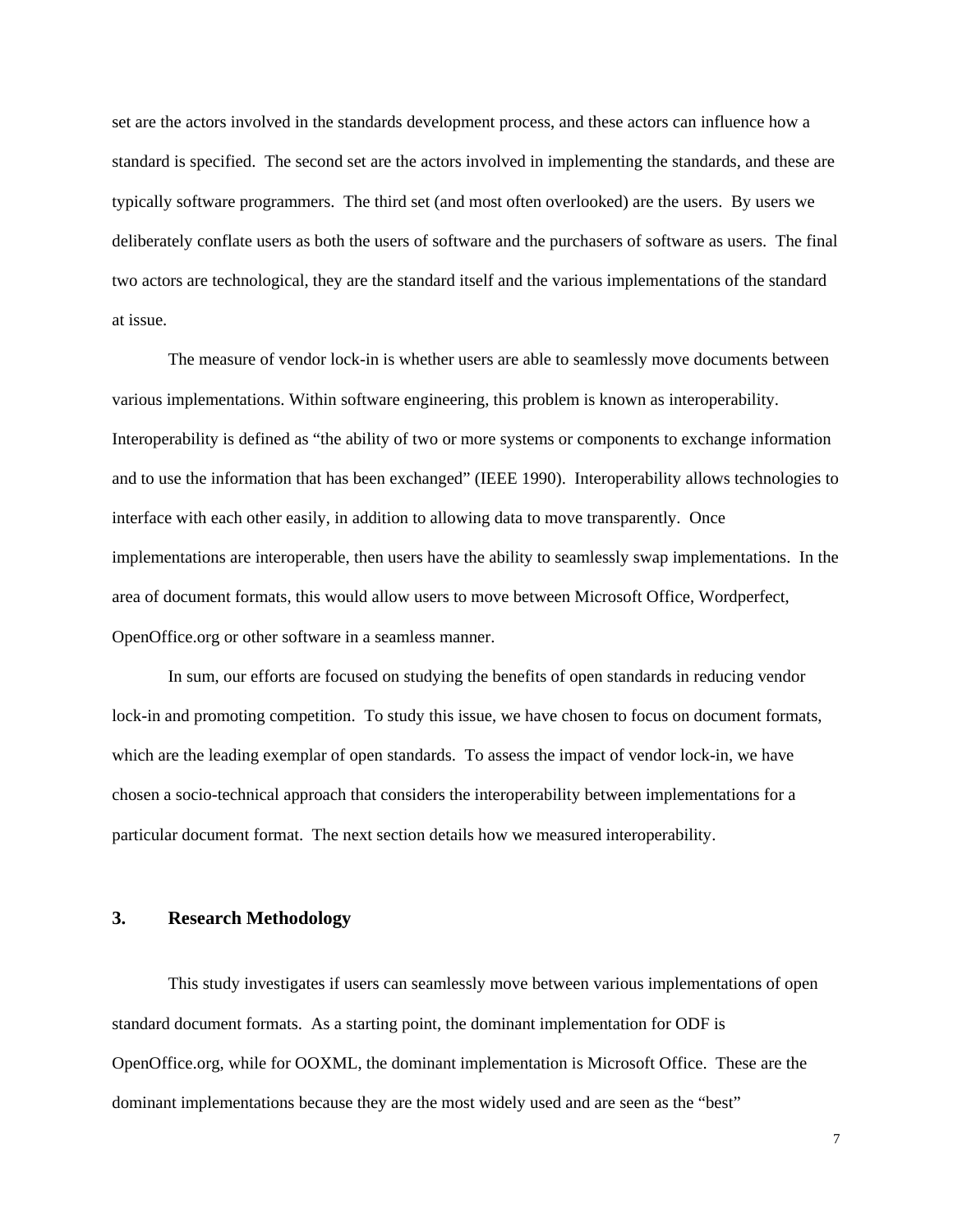implementations of the ODF and OOXML standards. Besides these implementations, there are many other implementations that are capable of operating on the three major operating systems, Windows, Mac, and Linux. However, there is no research or data on the interoperability of these implementations.

Research on document formats has largely been focused on interoperability between document formats. For example, a German government study investigated interoperability between OOXML and Microsoft's DOC using several converters (Langer 2008). They found many problems in converting documents between ODF and DOC. The Danish government arrived at a similar conclusion in their study of interoperability between ODF, OOXML, and DOC (Andersen 2008). While it is widely acknowledged that there are problems with interoperability *across* different formats, e.g., going from ODF to OOXML, there is an assumption here that all implementations of a particular document format produce, for example, the same ODF or OOXML document. In fact, it appears that governments believe (entirely incorrectly) that various implementations of a document format will be interoperable.

This research investigates how interoperability functions for ODF and OOXML. Simply put, do the various implementations of a particular document format act alike? Or are there incompatibilities that may cause loss of data or formatting issues? This study assesses how well electronic documents in three formats (ODF, OOXML, and DOC) can seamlessly be transferred across a variety of word processing programs (e.g., Microsoft Office, OpenOffice, and Wordperfect). The results are useful not only for evaluating individual implementations, but also for determining whether to adopt either ODF or OOXML as an open standard. After all, the benefits of open standards only accrue when vendor lock-in is reduced and users have a choice in selecting an implementation.

## **3.1 Background on Interoperability and Conformance Testing**

There are two general approaches for evaluating interoperability – conformance testing and interoperability testing. Conformance testing examines whether an implementation faithfully meets the requirement of a standard (Kindrick, Sauter, and Matthews 1996; Moseley, Randall, and Wiles 2003). To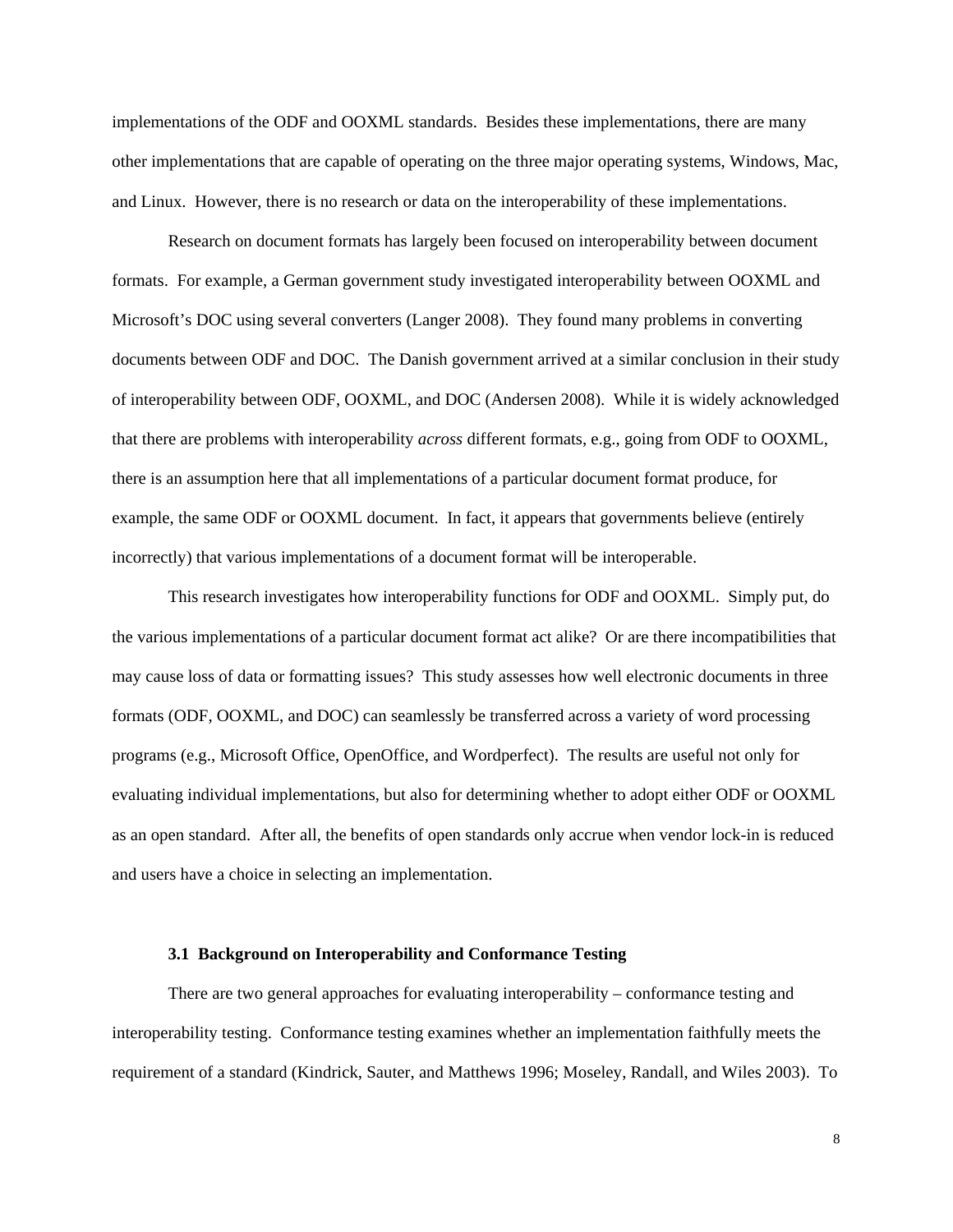perform conformance testing, a standard needs to have a conformance clause or statement that puts forth the criteria that must be met. After a set of criteria is spelled out, a test suite is then developed. To test conformance, implementations then run the test suite. This provides an objective method for evaluating implementations and promotes portability and interoperability.

Conformance testing relies on a method of falsification testing. An implementation must execute various legal and illegal inputs and the output is then compared to "expected results". With this approach, a large number of tests and input combinations must be tested. However, falsification can only prove an implementation is not conformant; the test can't prove an implementation is conformant.

Developing a set of conformance criteria and the related test suite can be difficult work. To develop conformance criteria, a standard must be written in such a way that it is clear what requirements are being set forth. Then a basic test is created for every requirement to see if functionality is implemented. This test is then followed up with other tests that examine the boundaries of that function, e.g., minimum and maximum values. The combination of these tests is referred to as a test suite. Once the test suite is completed, then every implementation can run the test suite to ensure its compliance.

The National Institute of Standards and Technology has been involved in developing tests for XML in cooperation with the World Wide Web Consortia (W3C). They have developed test suites with thousands of individual tests for several XML technologies (National Institute of Standards and Technology 2008). However, they have not developed tests for either ODF or OOXML.

A test suite for ODF has been started by researchers at the University of Central Florida. It covers the text document format, the presentation format, the drawing format, and the chart format but it does not cover the spreadsheet format. Developing it has already taken over 300 hours. However, the test suite does not fully cover the specification, even in areas such as the text document format. Rob Weir, who works on developing the ODF standard for IBM, noted:

A test suite is a daunting task. Some work was started at the University of Central Florida and picked up by the OpenDocument Fellowship but it has only a few hundred test cases. ODF, a 700 page specification probably has on the order of 5 testable statements per page, each one of which could require 4 test cases to test the main and edge conditions, positive and negative tests. So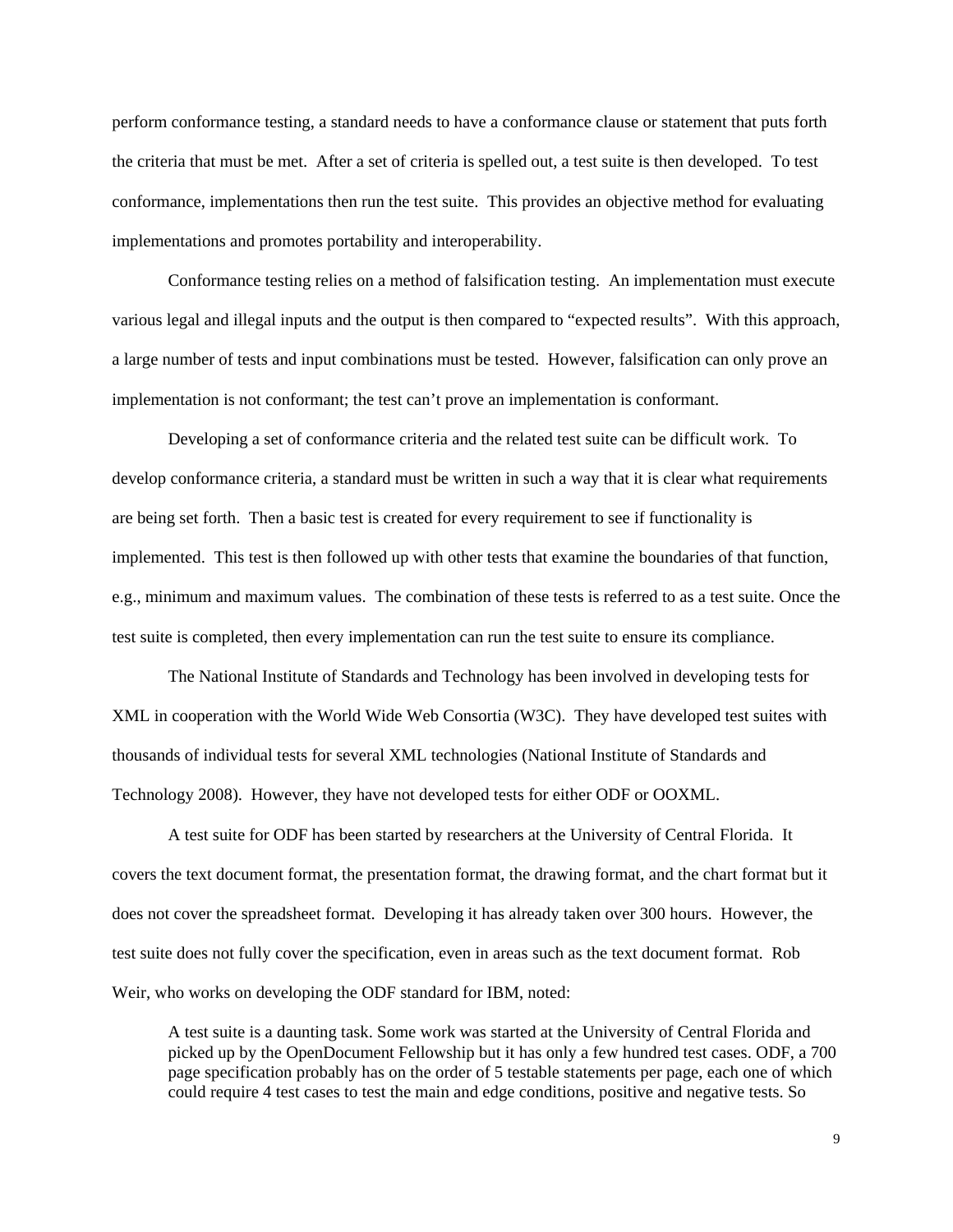we're talking 14,000 test cases. Even if I'm off by a factor of 2 or 4, this is clearly a large undertaking. Project this out to OOXML's 6,000 pages and you would need 120,000 test cases. (Weir 2007).

The difficulty of conformance testing for ODF and OOXML led us to focus on an interoperability testing approach. Within interoperability testing, one approach is to rely on a reference implementation, which is a fully functional implementation of a standard to which other implementations could be compared and evaluated. Ideally, a reference implementation would implement 100% of the standard, including optional parts. It would have a mode for strict compliance with the standard (i.e., it does not extend the standard with proprietary features). Other implementations could then be tested against the reference implementation. One advantage of testing implementations is that it is not constrained by the requirements of a standard, and we can look at other factors (Kindrick, Sauter, and Matthews 1996).

The reference implementation approach does save one from the time-consuming task of creating a test suite. However, it doesn't guarantee true interoperability. Interoperability is not commutative: If A=B and B=C this does not assure that A=C. The only way to fully ensure interoperability is a full matrix system where every implementation is tested against every other implementation. This approach quickly becomes cumbersome as the number of implementation rises. A related method is the use of "bake-offs" or "plug-fests", which is a meeting of all the developers with their implementations for the purpose of testing interoperability (Zehler 1998). By meeting together with various implementations, vendors can address interoperability issues. However, bake-offs or plug-fests require the cooperation of all vendors.

## **3.2 Testing Process**

This research tested the interoperability for ODF, OOXML, and DOC document formats based on a reference implementation approach. For ODF, the test documents are developed in OpenOffice.org, which is currently the dominant implementation for ODF. For OOXML, the test documents are developed in Microsoft Office 2007 for Windows. For DOC, the test documents are developed in

10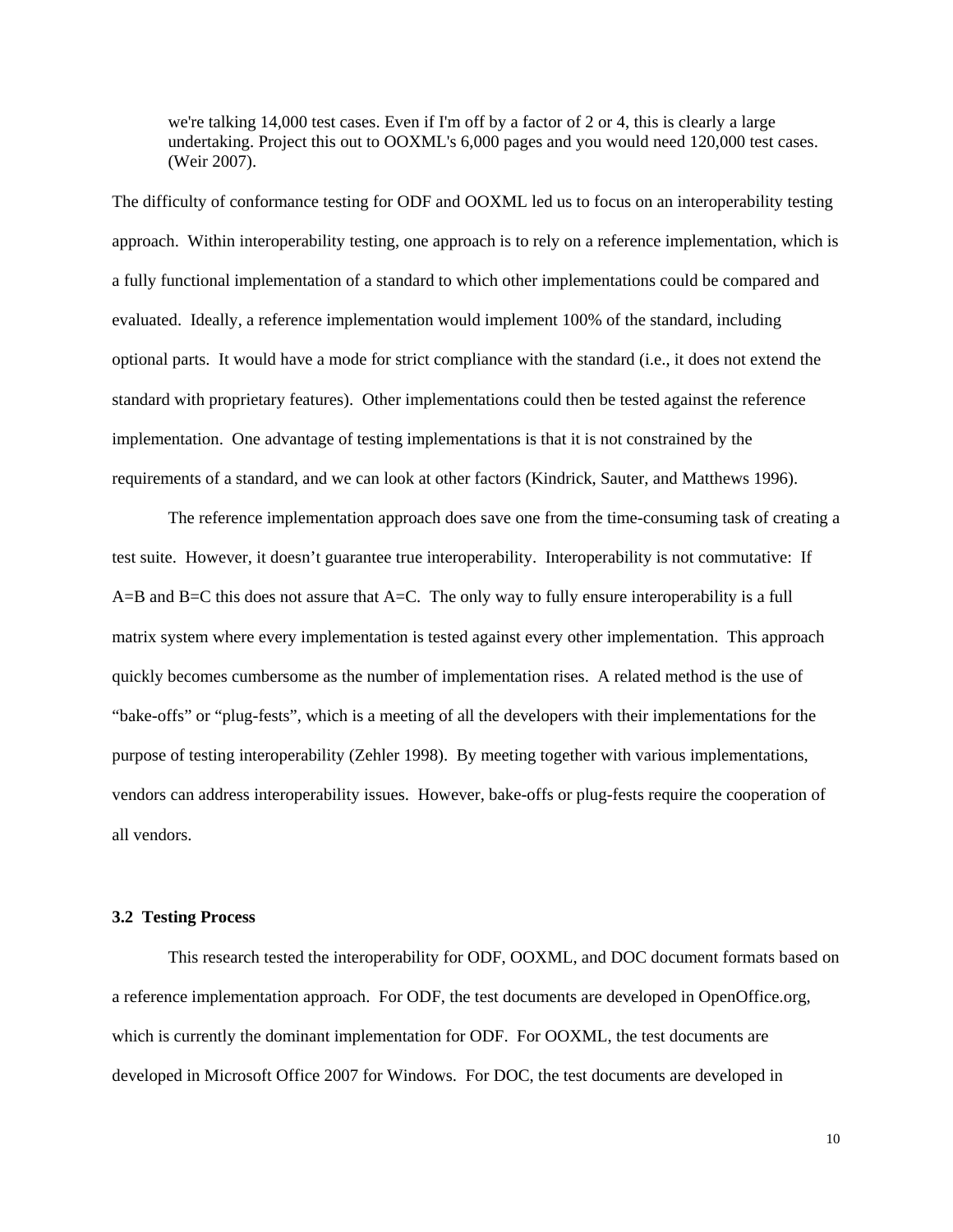Microsoft Office 2007 for Windows. These are not reference implementations for ODF and OOXML in a true sense, because they do not perfectly implement the standard. However, they act as the de facto reference implementations, because they are the dominant implementations that all developers seek compatibility with.

The next step was developing several test documents within each reference implementation. The test documents were then opened or imported into other implementations to assess how well other documents can read the standard. The testing then quantified any changes to the actual content (as this would be a major problem for the user) as well as changes to the layout of the document. The results show the compatibility of these implementations. We use the term compatibility, when the testing only assesses reading the documents. The term interoperability is used when documents are saved in other implementations and then opened again in the reference implementation. This process is also known as round-tripping a document.

In developing the test documents, the goal is to test what 90% of users use. This study is not trying to test extremely complex elements, but elements that are routinely used. The goal here is to see whether these implementations would be "good enough" for most users. The test documents are based on features that are commonly used. Specific features were identified by examining various instructional materials for using office productivity software.

The current test involves five test documents for word processing. The first test document focused on commonly used formatting features. The specific elements are listed in Table 1. The second test document concerned the use of images, and the specific criteria are listed in Table 2. The third test document focused on the use of tables, and the specific criteria are listed in Table 3. Headers and footers were tested in the fourth test document, as shown in Table 4. The final test document contained a table of contents, footnotes, endnotes, comments, and tracking changes, as shown in Table 5. Tables 1-5 are listed in the Appendix. Implementations were graded based on their ability to meet the criteria. A single point was received for meeting each criterion. The total percentage is shown in Tables 6, 7, and 8.

11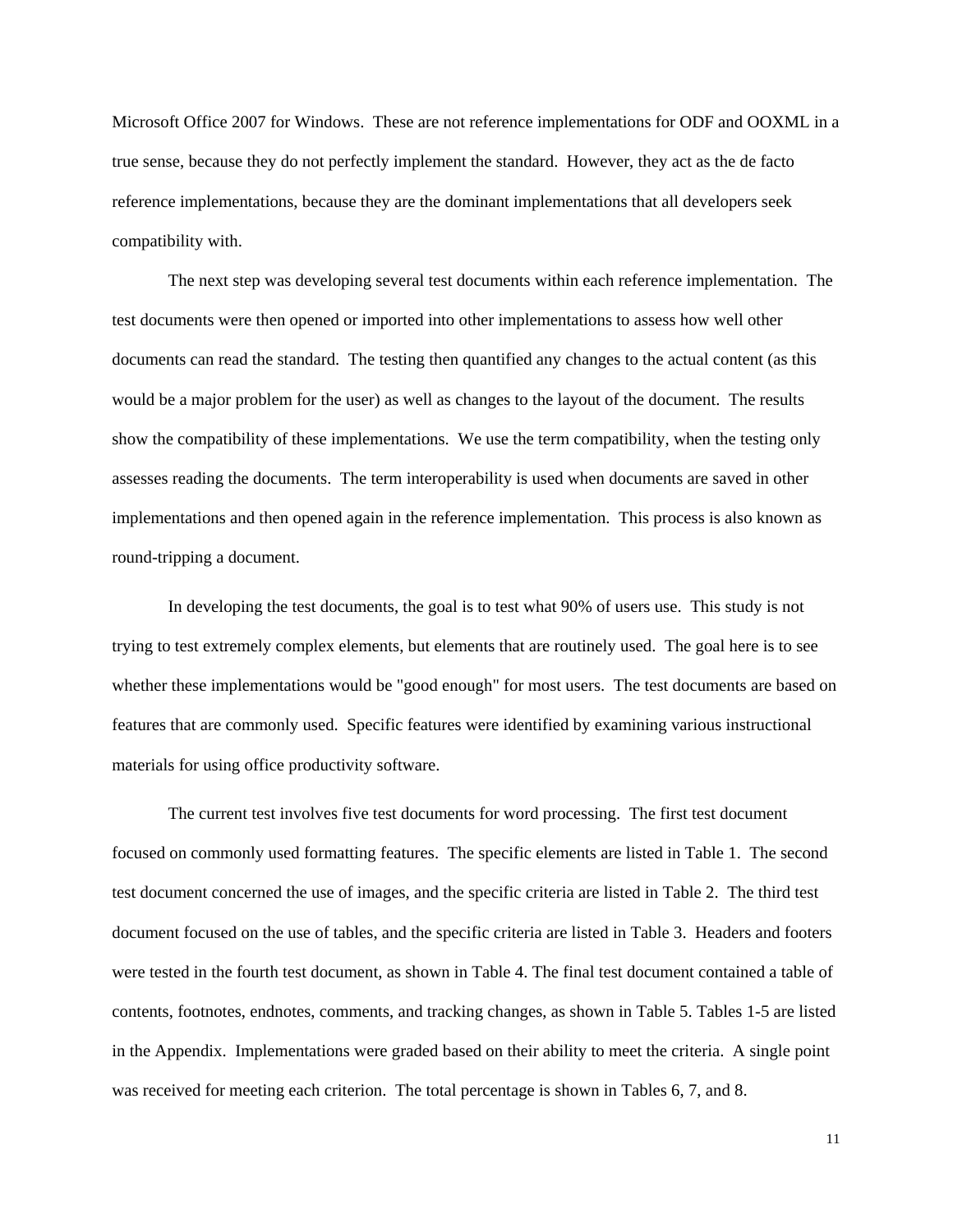The implementations are first scored based on how well they can read the test documents. The raw scores percentages for each implementation are presented in Tables 6, 7, and 8 as the "read only" scores. It's important to recognize that the scores conflate compatibility with a standard and the lack of features/incomplete support in other applications. For example, TextEdit is not designed to handle images. KOffice has limitations in its handling for tables, images, and footers. So their lower scores may be due to the capabilities of the word processors and/or their implementation of either ODF or OOXML.

The implementations are also scored based on how well they can read and then write documents. This is known as the "round trip" test. For this part of the test, the test document is opened in each implementation and then saved. The saved document is then opened in the reference implementation. The resulting document is then scored. This test allows insights into how well implementations can write ODF or OOXML. These results are found in Table 6 and 7 as the read/write scores.

The final part of the scoring focused on several metadata elements. These included attributes for styles, page numbers, tables of contents/headers, document information (e.g., time or number of words in documents), and tracking changes. Preserving these metadata elements is important for document usability. For example, after a document has been round tripped, a page number should still appear at the bottom of the page. A key issue for users is whether the page number is still metadata or just a number. If a person inserts a page into the middle of the document, it would be expected that the page numbers throughout the document would increment appropriately. If the page number is metadata, then the update will happen correctly. If the page number is just a number and static, it will not update throughout this document.

This part of the testing involved manually manipulating each document file to identify if the document metadata was preserved. The results were then graded for each metadata element on a 3 point scale. A "3" was perfect, a "2" represented minor errors, "1" represented major errors, and a "0" was given for no metadata support. The results were then tabulated and are presented in Tables 6 and 7 as metadata score percentage.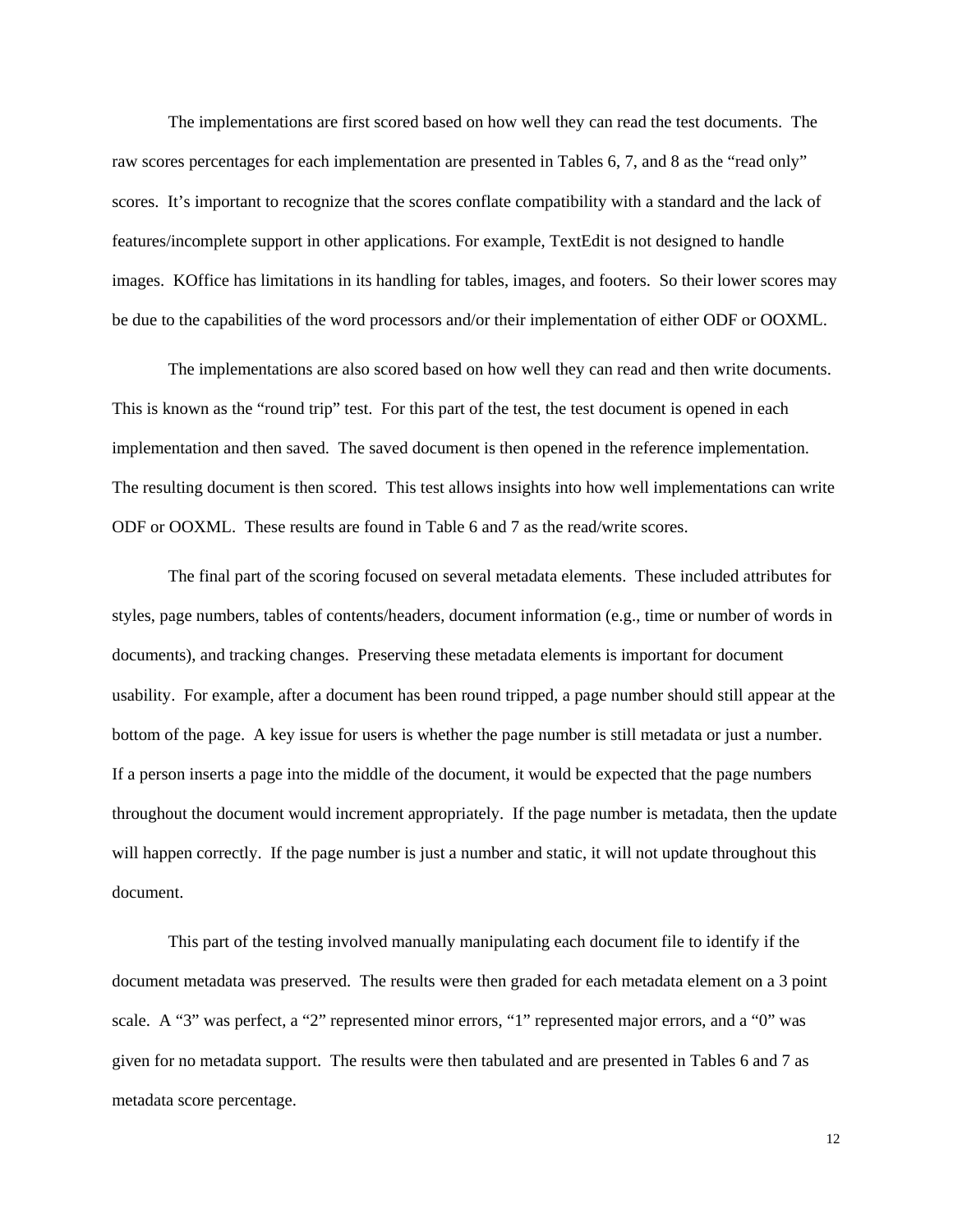For ODF, the test documents were created in OpenOffice.org 2.3. The criterion for

implementations was to select a variety of implementations across several operating systems. The tested implementations included StarOffice, OpenXML/ODF Translator v3.0 Plug-in for Word 3, Sun Plug-in for Word 3.0, Wordperfect X4 (14), Koffice 1.6, Google Docs (May 2008), TextEdit 1.5, AbiWord 2.4. For OOXML, the test documents were created in Office 2007 and tested in TextEdit 1.5, Pages 3.0.2, Office 2008 for Mac, ThinkFree (online application), Wordpad, and Novell's OpenOffice.org 3.0 with Open XML translator plug-in. For DOC, the test documents were created in Office 2007 and tested in TextEdit 1.5, Pages 3.0.2, Office 2008 for Mac, OpenOffice.org 3.0, Google Docs, Koffice 1.6, Wordperfect X4 (14), and AbiWord 2.4.

|                                            | <b>ODF</b>                                            | <b>OOXML</b>                   | <b>DOC</b>          |
|--------------------------------------------|-------------------------------------------------------|--------------------------------|---------------------|
| <b>Reference</b><br><b>Implementations</b> | OpenOffice.org 2.3                                    | <b>MS Word 2007</b>            | MS Word 2007        |
| <b>Other</b><br><b>Implementations</b>     | AbiWord 2.4                                           | Novell's<br>OpenOffice.org 3.0 | AbiWord 2.4         |
|                                            | OpenXML/ODF<br>Translator v3.0 Plug-<br>in for Word 3 | Office 2008 (Mac)              | Google Docs         |
|                                            | Google Docs                                           | Pages 3.0.2**                  | Koffice $1.6**$     |
|                                            | Koffice 1.6                                           | TextEdit 1.5                   | Office 2008 (Mac)   |
|                                            | MS Word 2007 SP 2                                     | ThinkFree Office               | OpenOffice 3.0      |
|                                            | Novell's<br>OpenOffice.org 3.0                        | Wordpad 7                      | Pages 3.0.2         |
|                                            | <b>StarOffice</b>                                     | Wordperfect X4<br>$(14)$ **    | TextEdit 1.5        |
|                                            | Sun Plug-in for Word<br>3.0                           |                                | Wordperfect X4 (14) |
|                                            | TextEdit 1.5                                          |                                |                     |
|                                            | Wordpad 7                                             |                                |                     |
|                                            | Wordperfect X4<br>$(14)$ **                           |                                |                     |

\*\* Only supports reading document format and not writing to the document format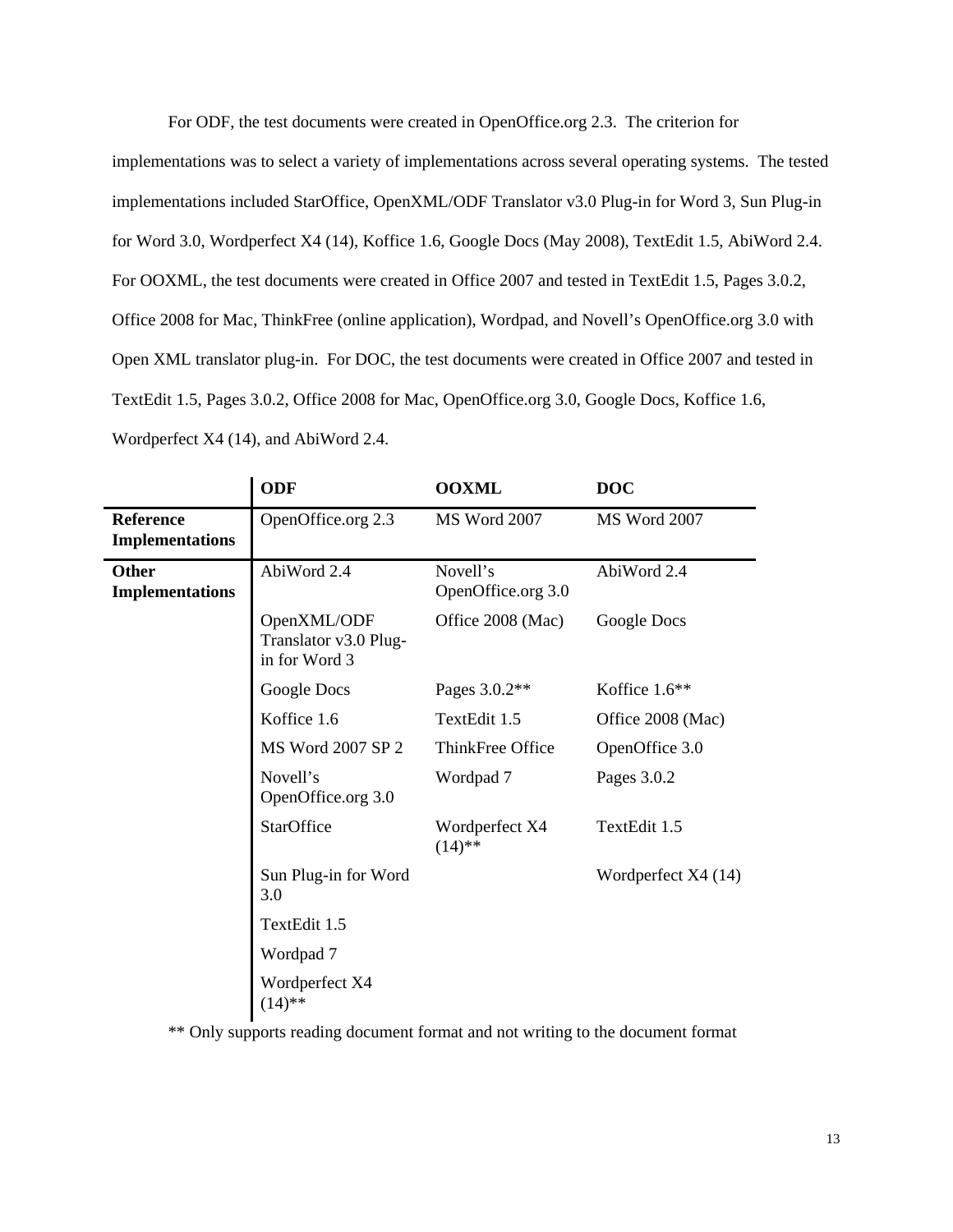## **4. Results**

| Implementation                   | Read Only | Round Trip | Metadata |
|----------------------------------|-----------|------------|----------|
| OpenOffice.org                   | 100%      | 100%       | 100%     |
| OpenOffice.org<br><b>Novell</b>  | 99%       | 100%       | 100%     |
| <b>StarOffice</b>                | 99%       | 100%       | 100%     |
| <b>MS Word 2007</b>              | 95%       | 95%        | 93%      |
| Sun Plug-in for<br>Word          | 95%       | 95%        | 93%      |
| <b>ODF</b> Translator<br>Plug-in | 93%       | 95%        | 100\%    |
| Wordperfect                      | 80%       | N/A        | N/A      |
| Koffice                          | 80%       | 82%        | 67%      |
| Google Docs                      | 78%       | 86%        | 20%      |
| WordPad                          | 42%       | 37%        | $0\%$    |
| TextEdit                         | 37%       | 35%        | 0%       |
| AbiWord                          | 32%       | 38%        | 0%       |

The results of the ODF test can be found in Table 6.

Table 6. Scores for ODF Implementations

The results of our test for word processing for the ODF standard are shown in Table 6. There are no independent implementations that offer 100% compatibility with OpenOffice.org. It was surprising to see a difference between OpenOffice.org and StarOffice in the read only test. StarOffice, a commercial product, uses the same source code as the freely available OpenOffice.org. StarOffice offers some additional third party licensed components. The lost points are attributed to StarOffice not having the correct number of pages. However, as the read/write (round trip) results show in Table 6, this issue disappeared when the document was reopened in OpenOffice. In sum, even though both implementations share the same codebase, when tested, there were slight differences in their implementations of ODF.

The best compatibility was found with the two plug-ins for Microsoft Word. While these plugins were developed independently, they offer similar results. They both offer good compatibility (>90%)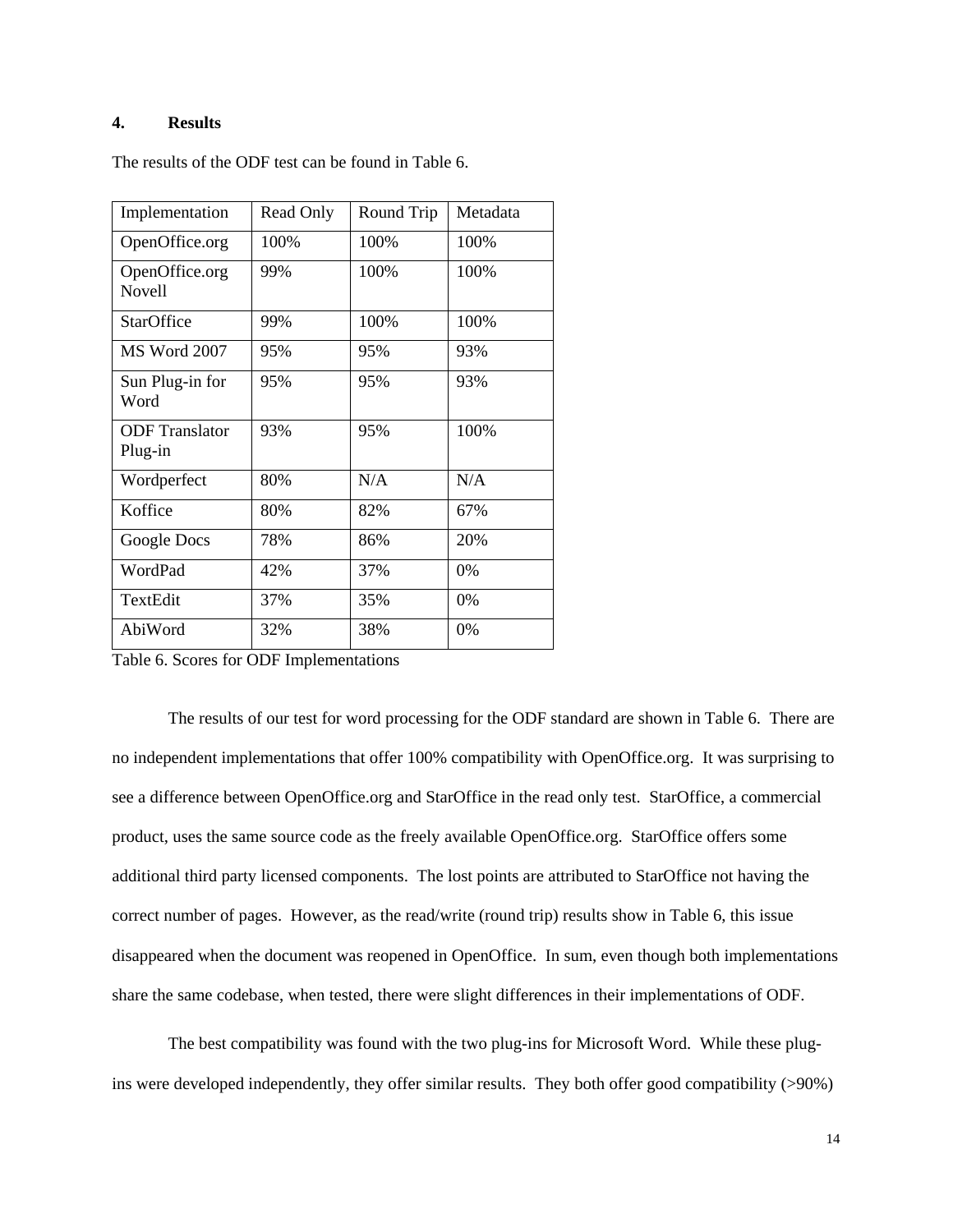with an assortment of minor formatting issues. Wordperfect and Koffice offer fair compatibility (>80%) with numerous issues. Wordperfect is not interoperable, because it is not capable of writing ODF documents. Google Docs, TextEdit, and AbiWord have significant problems correctly reading the test documents. Specifically, Koffice has lots of minor problems with images, tables, and headers and footers. Wordperfect also has minor formatting, especially with tables and headers and footers. Google Docs has significant problems reading test documents, but in the round trip test, Google Docs performed much better. This result is further discussed in the next section. Abiword and TextEdit all contain numerous problems. The problems are so extensive that information that is present in tables, headers and footers, comments, and incorporated images is lost.

The metadata test showed that only the Microsoft Word plug-ins offer good results. Other implementations begin to lose important amounts of metadata. For example, KOffice does not support tracking changes, and hence, that information is lost.

| Implementation       | Read Only | Round Trip | Metadata |
|----------------------|-----------|------------|----------|
| Office 2007          | 100%      | 100%       | 100\%    |
| Office 2008<br>(Mac) | 99%       | 100%       | 100%     |
| OpenOffice.org       | 97%       | 97%        | 80%      |
| Pages                | 96%       | N/A        | N/A      |
| Wordperfect          | 77%       | N/A        | N/A      |
| ThinkFree<br>Office  | 68%       | 76%        | 53%      |
| Wordpad 7            | 64%       | 50%        |          |
| TextEdit             | 35%       | 38%        | 0%       |

The results of the OOXML test can be found in Table 7.

Table 7. Scores for OOXML Implementations

OOXML had similar results with no 100% compatibility with implementations other than

Microsoft Office for Windows (2003 or 2007). Microsoft Office 2008 for Mac had a slight issue with the number of pages for a test document. This was an unanticipated result, because it would be expected that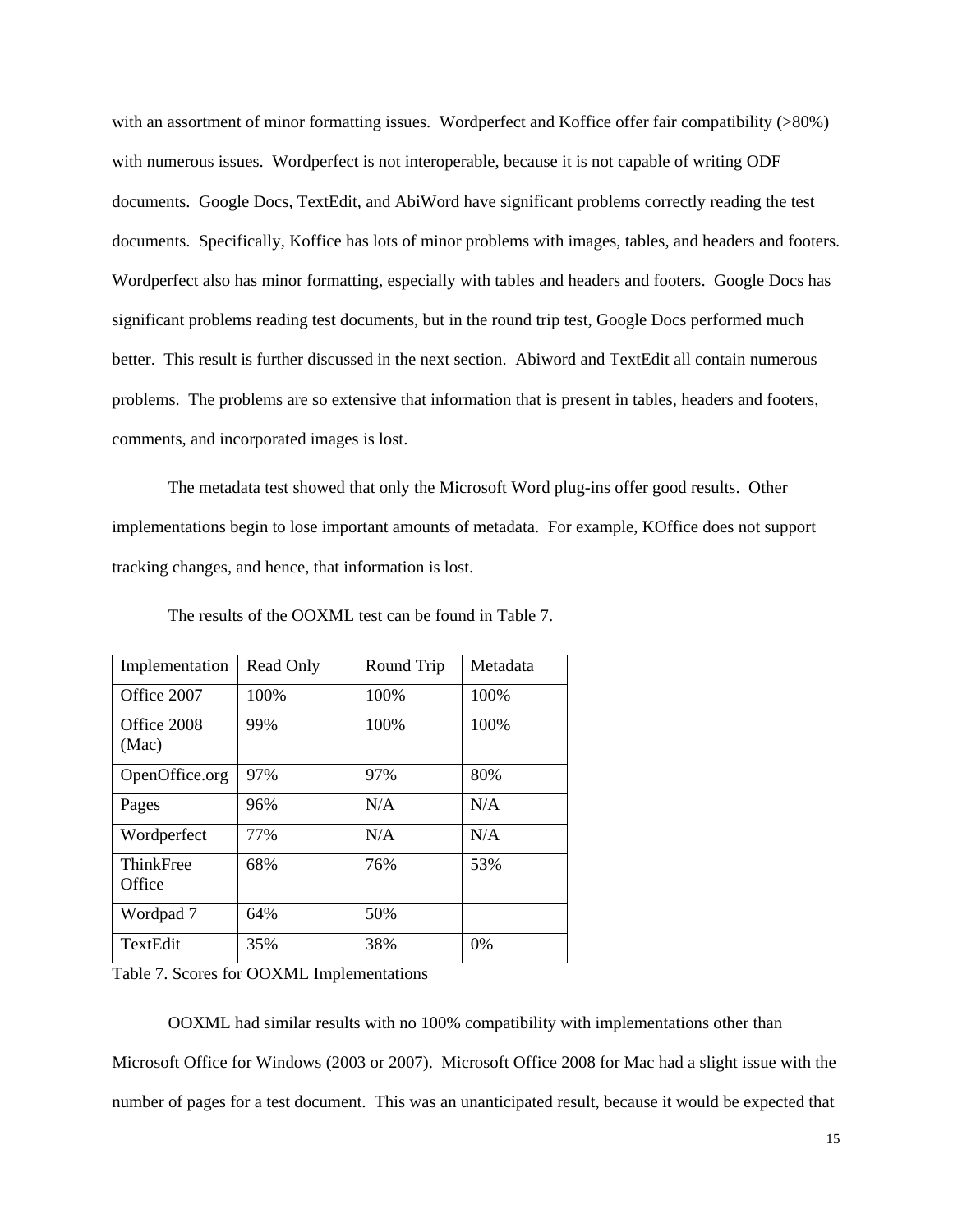Microsoft would be able to ensure 100% compatibility between its two implementations of OOXML. However, as with the differences between StarOffice and OpenOffice.org, the slight issues disappeared when the document was re-opened in Microsoft Office 2007. This was still unexpected because, although both implementations do not share a common codebase, they are both developed within the same organization, which should allow them to minimize interoperability issues.

Novell's version of OpenOffice.org with its plug-in translator for OOXML provided good compatibility (>90%). Apple's Pages word processor also provided good compatibility, but the application is not interoperable. Pages and Wordperfect can only read OOXML documents, they cannot write OOXML documents. ThinkFree office offered poor performance, but did a bit better on the round trip test. TextEdit offered poor performance for OOXML.

The metadata test also showed that all other implementations began to lose information. OpenOffice.org lost a little metadata, while ThinkFree Office had more substantial information loss, and TextEdit did not maintain any metadata.

| Implementation       | Read Only | Round Trip | Metadata |
|----------------------|-----------|------------|----------|
| Office 2007          | 100%      | 100\%      | 100\%    |
| Office 2008<br>(Mac) | 99%       | 100%       | 100%     |
| OpenOffice.org       | 98%       | 99%        | 93%      |
| Pages                | 97%       | 95%        | 80%      |
| Wordperfect          | 95%       | 95%        | 47%      |
| KOffice              | 81%       | N/A        | N/A      |
| AbiWord              | 55%       | 52%        | 40%      |
| Google Docs          | 73%       | 78%        | $0\%$    |
| TextEdit             | 74%       | 58%        | 0%       |

The results of the DOC test can be found in Table 8.

Table 8. Scores for DOC Implementations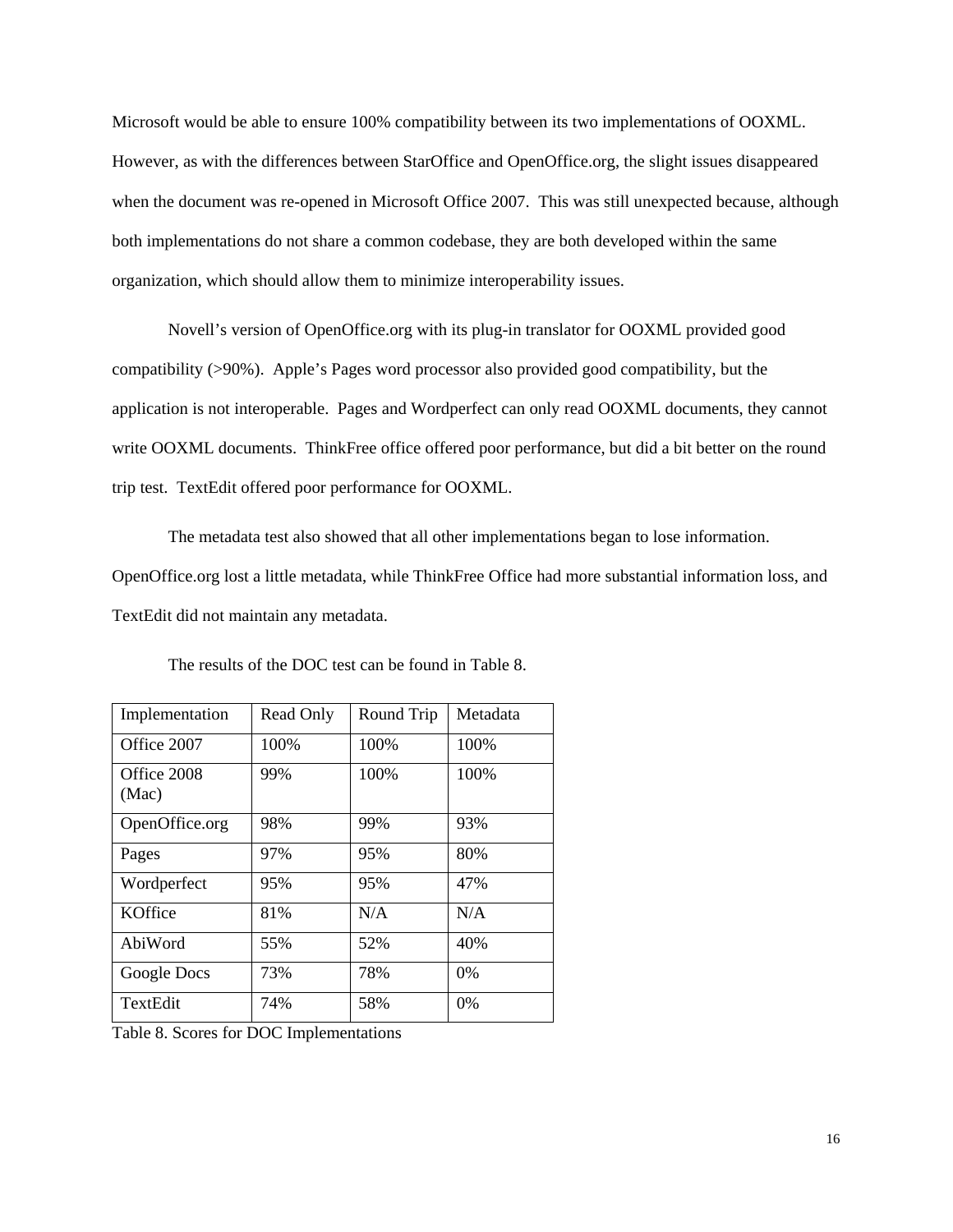The DOC format interoperability testing revealed several good implementations for DOC. The Mac version of Office, OpenOffice.org, Pages, and Wordperfect all offered good compatibility with the DOC format. Interestingly, none of the implementations offered fair compatibility in the round trip test, but a number offered poor compatibility including AbiWord, Google Docs, and Textedit.

### **5. Discussions and Implications**

#### **5.1 Interoperability for Document Formats**

There are several significant implications for document formats that flow from these tests. They include the lack of 100% interoperability between implementations, the lack of independent implementations, and the overall performance of OOXML implementations.

The first issue concerns 100% compatibility or interoperability for document formats. A 100% score for compatibility (read only) was not found. A 100% score for interoperability occurred between related implementations, (e.g., StarOffice and OpenOffice or Microsoft Office 2008 (mac) and Microsoft Office 2007), but never between independent implementations. This result highlights the complexity of attaining complete (100%) substitutability of implementations. The only way to ensure full 100% fidelity is to use the leading implementations exclusively. Mixing implementations ensures that users will not realize full fidelity when transferring documents between various implementations.

The cause of the problem between OpenOffice.org and StarOffice may not be related to document formats. All word processors have to face the issues of pixel level compatibility. Slight changes in spacing can happen because of variations in the font-rendering ability of word processors. These slight changes are not due to the document format, however, this difference is lost on users. These differences did disappear in the round trip test, when documents were re-opened in their "original" implementation.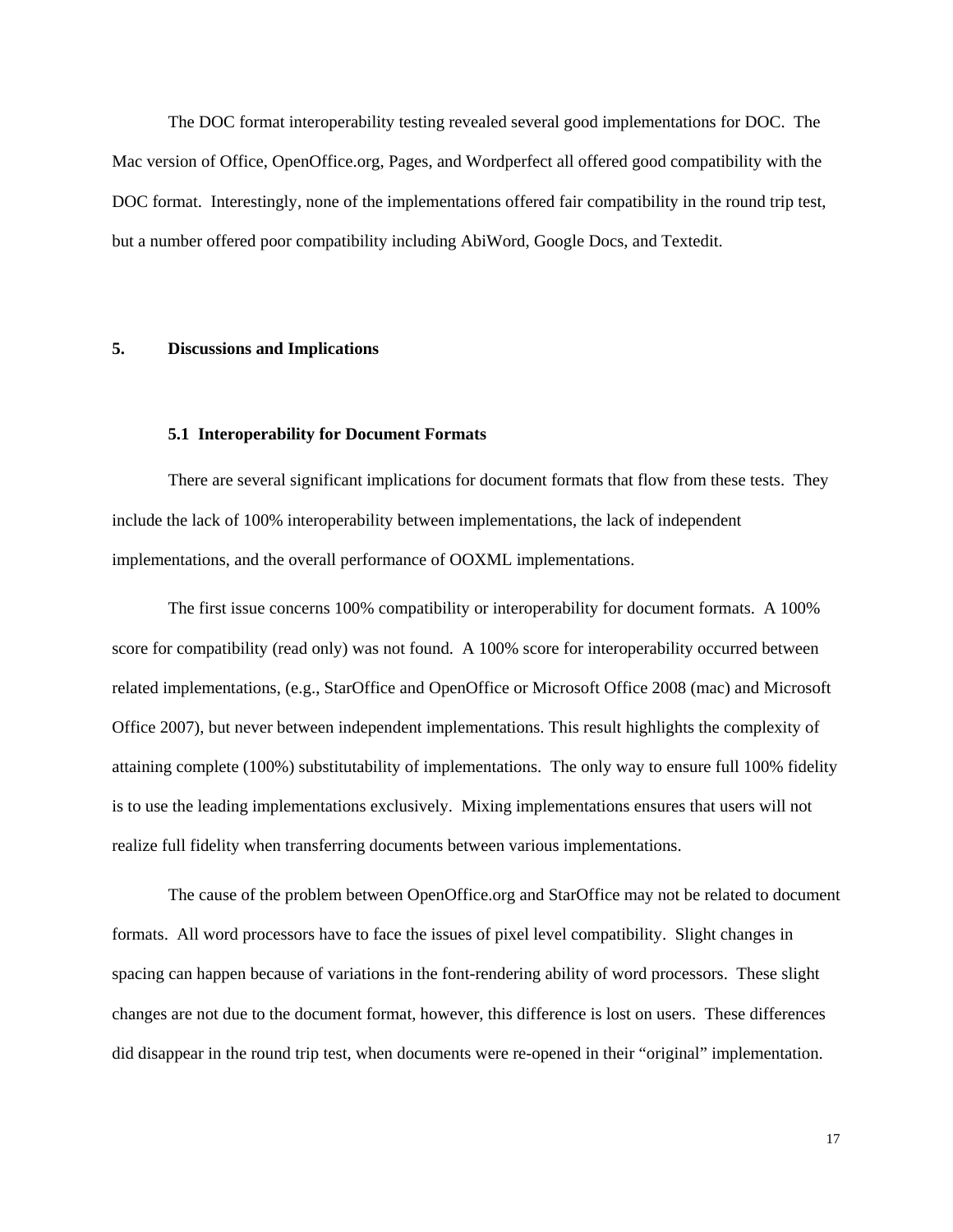Nevertheless, developers will need to work together to minimize this problem, so users have multiple interoperable implementations.

The question is often raised whether 100% interoperability should be the goal. After all, interoperability with HTML is not 100%, different web browsers may render web sites differently. Should governments accept 99% or 90% document interoperability? Many people utilize alternatives to Microsoft Office for the DOC format, such as Google Docs that are not 100% interoperable. Some will urge that interoperability is one of many factors for government to consider in choosing an implementation. If governments are seeking 100% fidelity, then they should use a format designed for preserving information and formatting, e.g., PDF. The problem with a reliance on PDF is that documents cannot be manipulated and edited. PDF is the last stop on the train. PDF is only appropriate for a small fraction of documents that are deemed "finished". A substantial set of working documents will not be saved in PDF, but another editable format, whether it is DOC, ODF, or OOXML. And governments need to be able to flawlessly access these documents.

We believe that it is important for scores to be close to 100%. We recognize that 100% interoperability for every possible feature may be impossible, however we still believe it is important for governments to push for this. There are two main reasons. First, without 100% interoperability, the value of these document formats as archival information is significantly reduced. A major reason why governments are favoring open standards is the belief that their documents will always be accessible. Governments need to know that documents will be readable and usable in timelines of 10, 50, 100 years and longer. They believe open standards are crucial because they allow anyone to implement the standard. This means someone 50 years from now will be able to implement the standard and read the documents. However, if no one else can develop an independent implementation that is 100% interoperable, this suggests users will be locked-in to the implementation that was originally used.

A second reason for interoperability close to 100% stems from network effects. Document formats gain strength when more people use them. They are an example of a network technology (Katz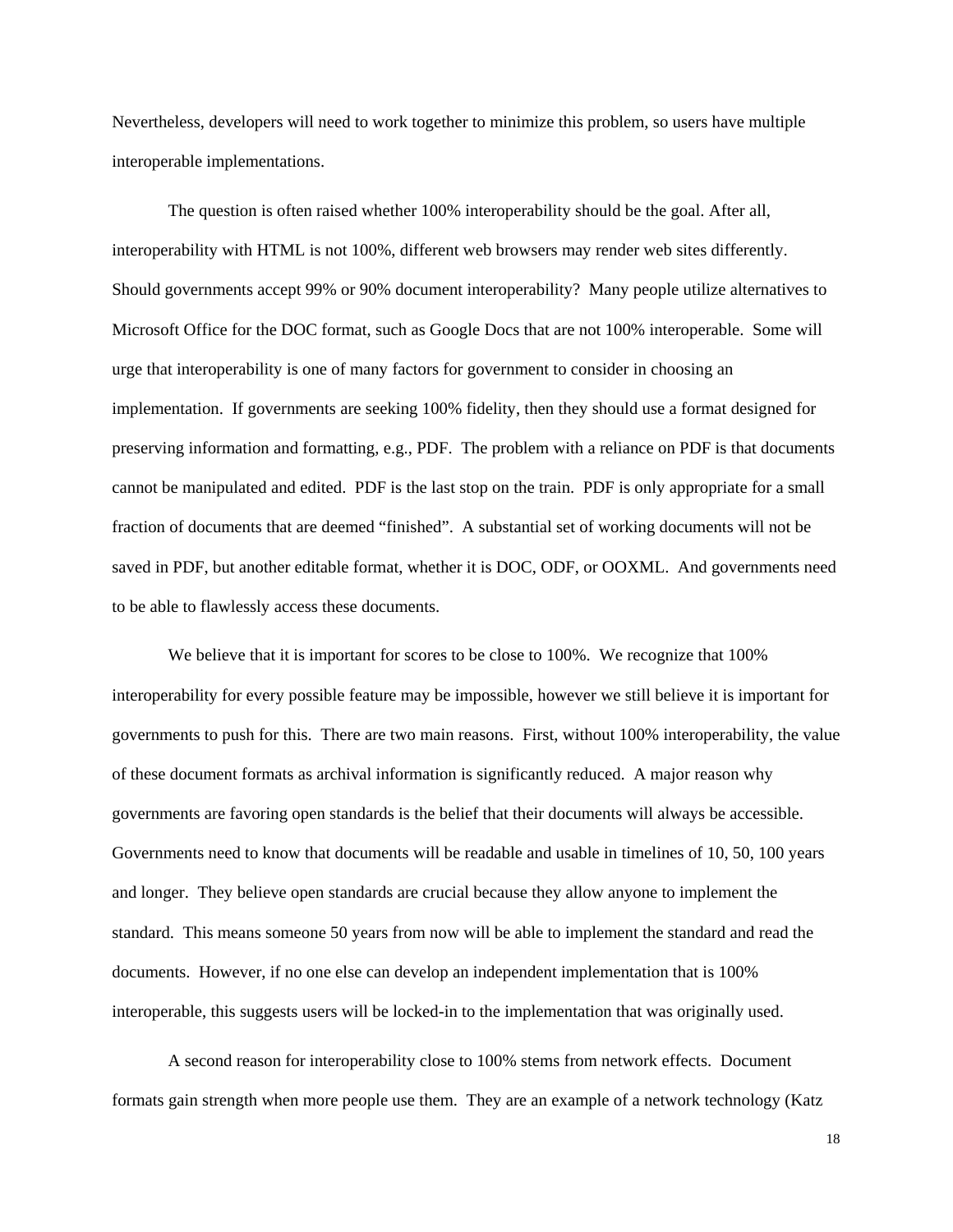and Shapiro 1994). Consider two word processors, one with an 80% market share and the other with 20%. Network effects suggest that everyone will want to be interoperable with the 80%. This makes the more widely used word processor more valuable to each user and the less widely used one less valuable, thus leading to people to move towards the more widely used word processor. Ultimately, network effects will push the 20% to become interoperable or lead users to abandon the word processor with less market share. If interoperability problems exist, users will shift towards the most widely used one (who wants to switch between different word processors?). It is this dynamic which has made Microsoft Office stay dominant on desktops with 95% of the revenue for Office suites (Rivals Set Their Sights on Microsoft Office: Can They Topple the Giant? 2007).

There are valid reasons for implementations to not offer 100% interoperability. For example, an implementation may not want to support all the features in the standard. However, there needs to be some independent implementations with close to 100% interoperability. Most people need 100% interoperability for document formats, for many reasons from actual problems to avoiding potential problems. It is for this reason that government has an interest in pushing for improved interoperability.

To achieve close to 100% interoperability, an emphasis needs to be placed on conformance and/or interoperability testing. Governments can promote testing by emphasizing that interoperability is an important facet of their procurement decisions. It is hoped that this would push developers to improve their testing. Second, governments can directly support testing by either funding testing or developing conformance tests themselves. For example, the National Institute of Standards and Testing has a history of developing conformance standards for XML.

A second implication is the lack of independent implementations for ODF and OOXML. Users are limited to choosing between Microsoft Office and OpenOffice.org. In the case of ODF, the only implementations that performed well are the plug-ins for Microsoft Office. In the case of OOXML, the only implementation that performed well was a special version of OpenOffice.org developed by Novell that only runs on Windows and Novell's version of Linux named SUSE Linux. The other independent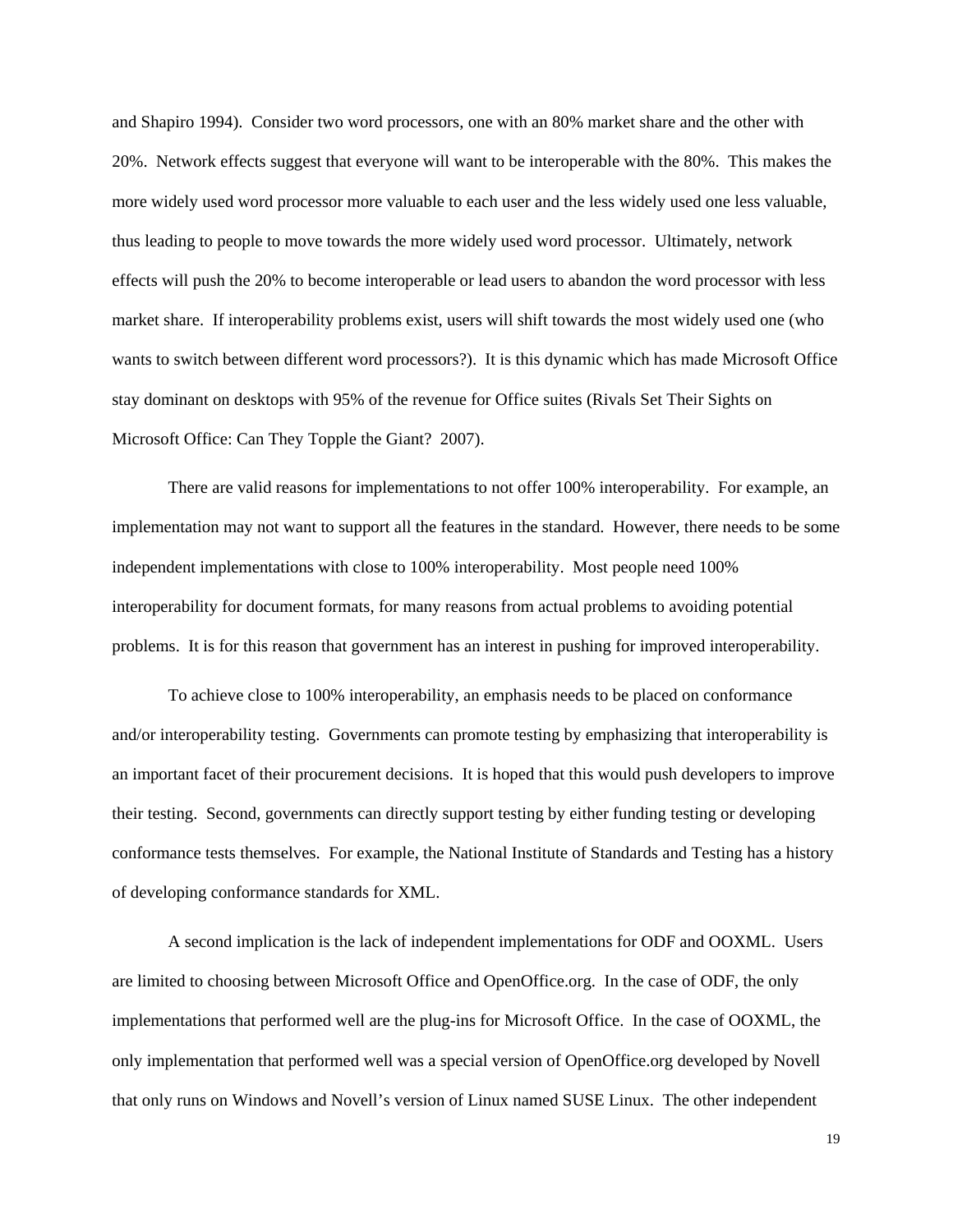implementations either lack interoperability (Pages, Wordperfect) or provide poor performance (TextEdit, AbiWord).

The lack of independent implementations that can offer good performance is troubling. Users that require features such as footnotes, page numbers, and tracking changes must choose between Microsoft Office and OpenOffice.org. Users also have to deal with minor formatting glitches in the exchange of ODF and OOXML documents. The only way to eliminate these minor formatting problems is to "standardize" an organization on one implementation of ODF and/or OOXML.

The lack of good performance by open source implementations is significant. Many governments and organizations are considering or mandating the use of open source products. The results here indicate that if people want open source implementations, they need to provide more resources to these projects. One such example is, the Netherland non-profit, NLnet's funding of AbiWord with the goal of improving the ODF filters.

The final implication stems from the surprisingly good results for OOXML implementations. Critics of OOXML have argued that it was too complex and difficult to implement. While OOXML is a long and complex standard, it is possible to offer good compatibility. Our results suggest that implementations of OOXML work as well as implementations of ODF in the read only test. At the level of basic word-processing that we examined, neither standard had a dominant advantage over the other in terms of compatibility scores. While ODF has had a head start that has led to more implementations, there appears to be no reason why OOXML cannot catch up. After all, several developers have provided independent implementations that are capable of reading OOXML. The next step would be to push developers to save or write into OOXML, so complete interoperability can be provided.

The DOC results in Table 8 offer an interesting comparison and perspective. The DOC format has been widely used for a number of years, although the exact specification has been kept by Microsoft (until recently). It is interesting to note that the implementations offer either good compatibility or poor compatibility. This bifurcation probably occurs because implementations have a lack of willingness to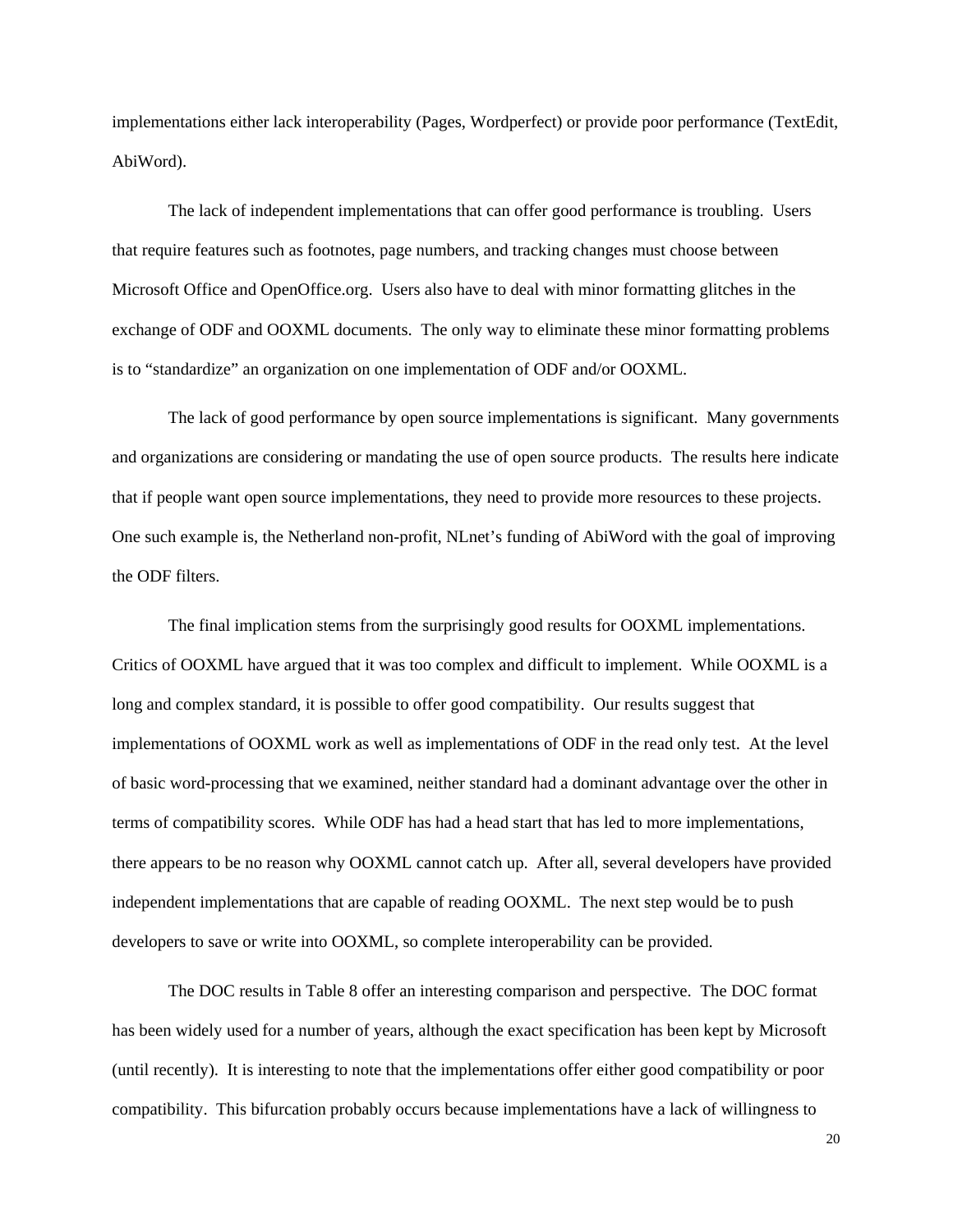incorporate all the features of Microsoft Office and a lack of resources to adequately understand and implement the DOC format. As a result, there are two classes of word processors, those that can compete with Microsoft Word and those that offer a second tier experience. It is very likely that this pattern will remerge for implementations of ODF and OOXML. As a result, it is likely that there will only be a handful of good implementations for either document format.

## **5.2 Implications for Governments**

There are many governments with open standards policies and many more considering these policies, as noted earlier. Governments see open standards as a way to eliminate vendor lock-in and lower costs. For example, DeNardis argues that open standards can and should be promoted by government. She believes procurement policies of government can be used to push open standards, as they are the least interventionist method for governments to use in standards setting. She has put forth recommendations for how governments can adopt open standard policies (DeNardis 2010). However, the results for document formats show these government policies are misguided in their current form.

The results show open standards will not automatically result in lower costs, more choices, and flexibility. Simply put, open standards are not a silver bullet. The ODF open standard lacks multiple independent interoperable implications. Open standards do not ensure interoperability, and therefore, there is no guarantee of vendor choice and resultant price competition, which is the policy objective what caused these governments to embrace open standards in the first place. Any policy option that blindly pursues open standards as an end in itself will not gain any substantial benefits.

While we agree open standards can be beneficial, governments should ultimately be focused on the outcomes of open standards, i.e., competition in the marketplace. Competition with multiple interoperable implementations is the best measure of success. The results of the DOC format show that the market can overcome proprietary closed standards. Despite Microsoft's wishes, a number of implementations have provided good compatibility with the DOC format. In fact, at this point in time, there are more good implementations of the DOC format than either OOXML or ODF. This shows how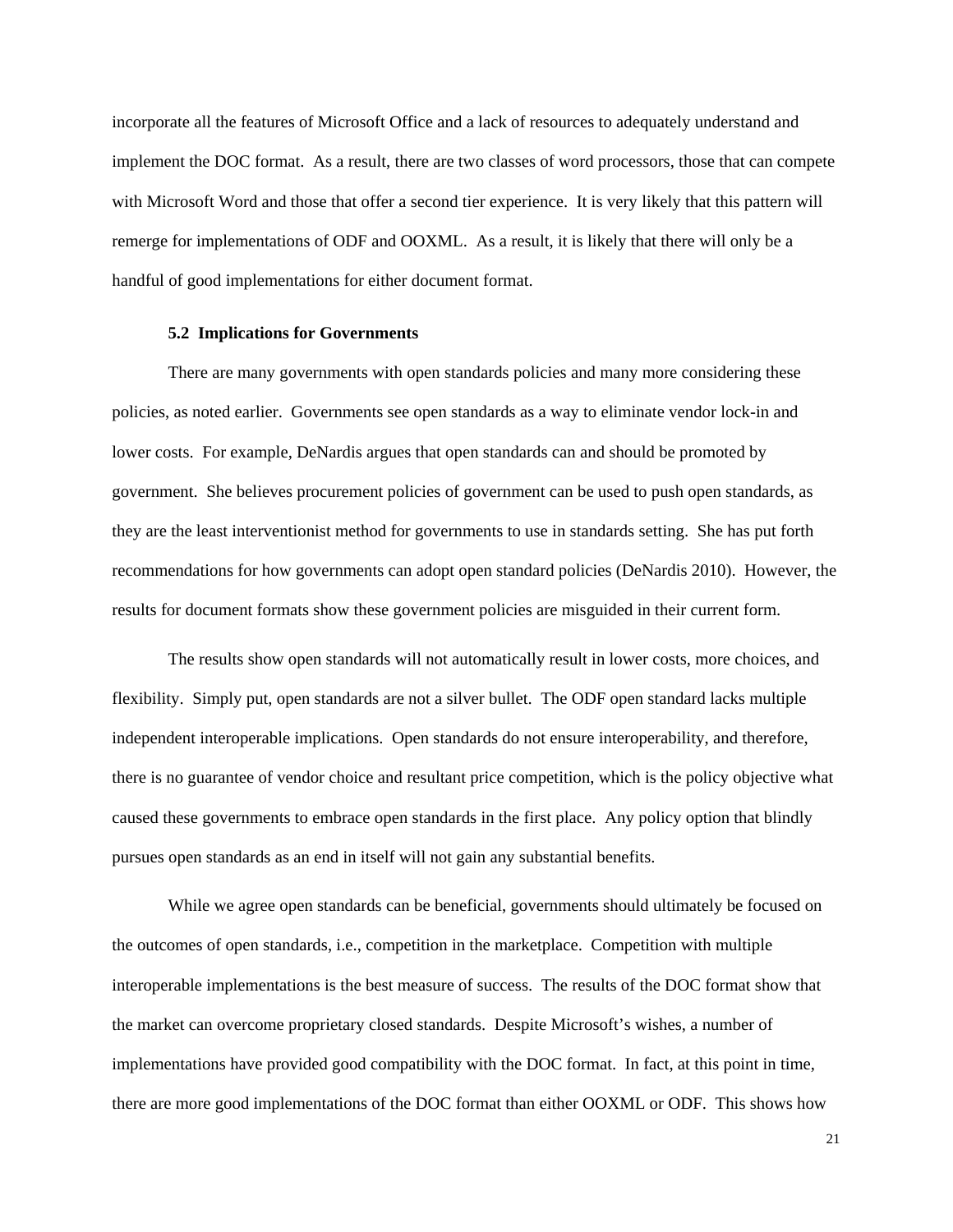vendors can overcome proprietary formats and how multiple independent implementations can arise without open standards. It is this form of competition that government needs to encourage and sustain.

It is more desirable to have multiple vendors and a closed standard, than one vendor with an open standard. To this end, we suggest government policies should focus on ensuring multiple independent interoperable implementations, i.e., running code. Running code assures government of multiple vendors and competition. Without running code, governments are going to be in a relationship with one vendor and suffer the costs of vendor lock-in. Consequently, open standard policies should be written with an emphasis on running code and having multiple implementations of a standard. The focus should be on this competition and not on a standard that has been anointed as "open" but without interoperable implementations. We have expounded on this argument elsewhere (Shah and Kesan 2009).

Governments can add a running code requirement in their policies and interoperability frameworks. It will allow them to meet the goals of reducing vendor lock-in and reducing cost. A running code requirement puts an emphasis on how the standard is actually being used. We believe if adopters of open standards insist on running code, software developers and vendors will further support open standards and their interoperability. The result will be an array of economic and technological benefits.

## **6. Limitations**

There are a number of limitations to this study that need to be considered. First, there is an assumption that the chosen reference implementations, e.g., OpenOffice.org and Microsoft Office 2007, accurately implement the standards. However, there is no evidence that either of these standards is 100% compliant with the published ISO/IEC standards. Moreover, in the case of OOXML, Microsoft has readily admitted that they will not support the ISO/IEC version of OOXML until their next major revision

22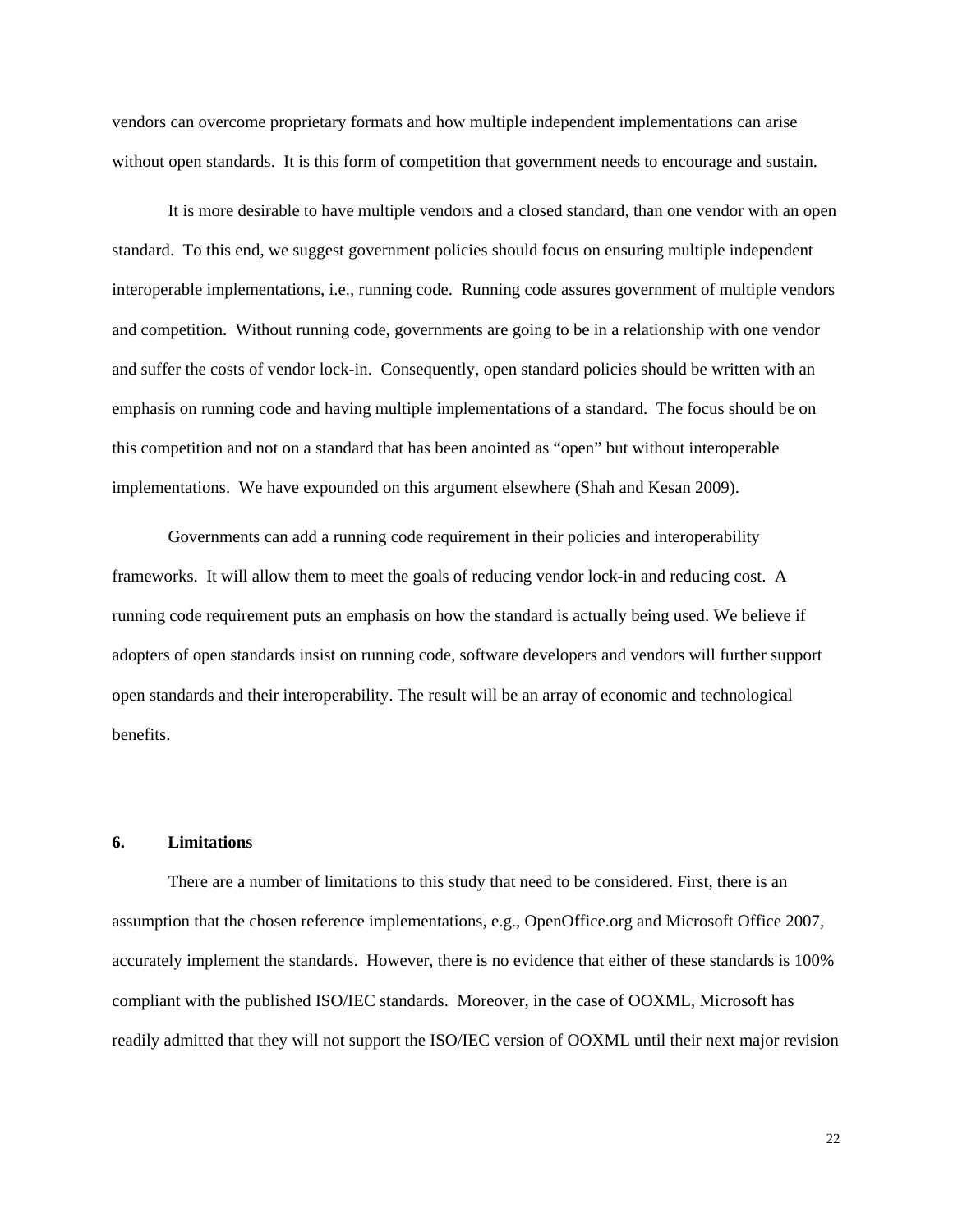of Microsoft Office. As a result, other implementations could be compliant with the actual standards, but lose points because the chosen reference implementation for our study does not conform to the standard.

Second, our study conflates several aspects together in scoring implementations. Specifically, compatibility with a document format, full support of tested features, and the issue of pixel level compatibility. As a result, lost points may not be the result of document format compatibility, but due to other issues. Nevertheless, we believe all three of these issues must be addressed to ensure interoperability.

Third, this testing was limited to word processing. Both ODF and OOXML have a much wider scope and cover other document types such as spreadsheets and presentations. As a result, these results are only applicable to the word processing aspects of these standards. We would expect worse results for these other aspects simply because there has been more emphasis by the developer community to ensure interoperability for word processing.

Finally, this testing focused on a homogenous environment with only one standard. In a real world setting, implementations will have to deal with many standards, such as DOC, ODF, and OOXML. This will require implementations to continually convert between these document formats, which could introduce other errors or formatting problems.

# 7. **Conclusions**

This study seeks to highlight the importance of interoperability for open standards. This was illustrated by studying various implementations of ODF, OOXML, and DOC. To capture the perceived economic and technological benefits of open standards, there is a need for multiple independent, interoperable implementations. This study shows that the optimism over open standards and the rush to mandate open standards needs to be tempered because the interoperability issues can dramatically reduce the advantages of open standards.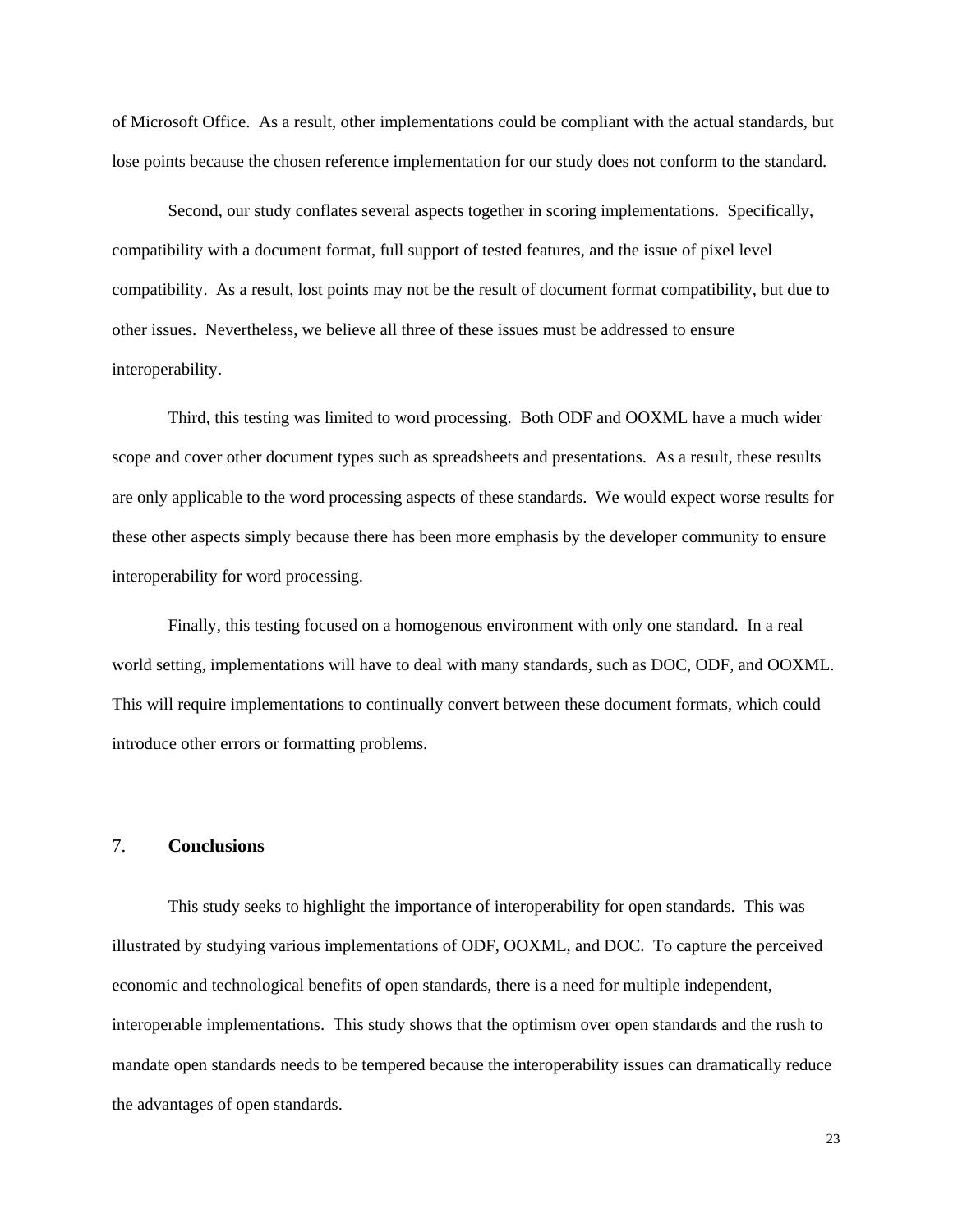This study focused on testing a subset of document formats with basic word processing features. The results here are discouraging for these seeking the promised benefits of open standards, i.e., avoiding vendor lock-in and fostering competition. The only implementations of ODF that provided good compatibility with OpenOffice.org were the Microsoft Office plug-ins. Similarly, the only implementation of OOXML that can provide good compatibility with Microsoft Office 2007 was OpenOffice.org with the Novell plug-in. Our results show that while the best implementations may result in formatting problems, the worst implementations actually lose information found in pictures, footnotes, comments, tracking changes, and tables.

It is surprising and ironic that the best implementations of ODF are when using Microsoft Office. Similarly, the best implementation of OOXML is OpenOffice.org. The domination of Microsoft Office and OpenOffice.org is especially troubling because it leaves users with little choice. The much vaunted "choice" promised to users of open standards has left users with a duopoly for both ODF and OOXML. This suggests that governments adopting either of these standards will be forced to choose an implementation as well.

While the results here may be discouraging, we believe improvements can occur. Supporters of both ODF and OOXML have suggested improved conformance and interoperability testing. On the ODF front, there are organizations, such as OASIS, that are focusing on the interoperability problems. Nevertheless, governments and other interested organizations need to encourage this testing. Without more pressure and funding for testing, the promise of ODF and OOXML will be lost. Instead, users of these standards will be locked into the dominant implementations of OpenOffice.org for ODF and Microsoft Office for OOXML.

There is still much research and testing to be done. Each of these implementations is continually being improved and needs to be continually reassessed. Future research needs to expand the tests to spreadsheets and presentations. This work serves as a first step in providing empirical data on interoperability for ODF and OOXML. It is hoped that this will serve as a wake-up call to governments

24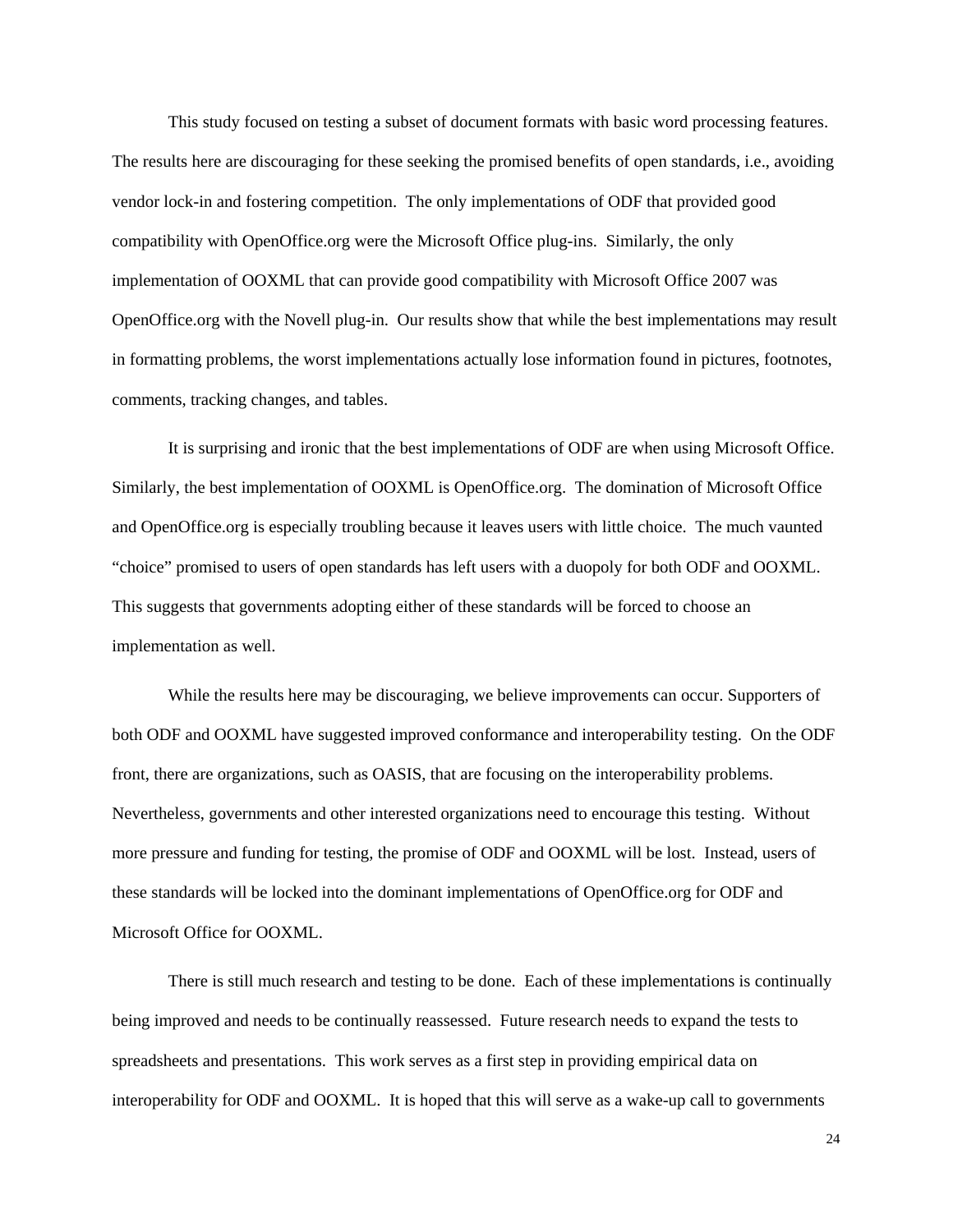and developers to improve the current state of interoperability for document formats. After all, it is only with interoperability that the promise of open standards will be achieved.

Finally, this study should also force governments to pause before blindly embracing open standards. What the governments need to understand that having open standards policies do not ensure interoperability, and therefore, there is no guarantee of vendor choice and resultant price competition. Instead, governments need to encourage interoperability among implementations, not just simply embracing open standards. To this end, we suggest a running code requirement in open standard policies.

# **Acknowledgements**

The authors would like to thank Brett Hudspeth for his research assistance.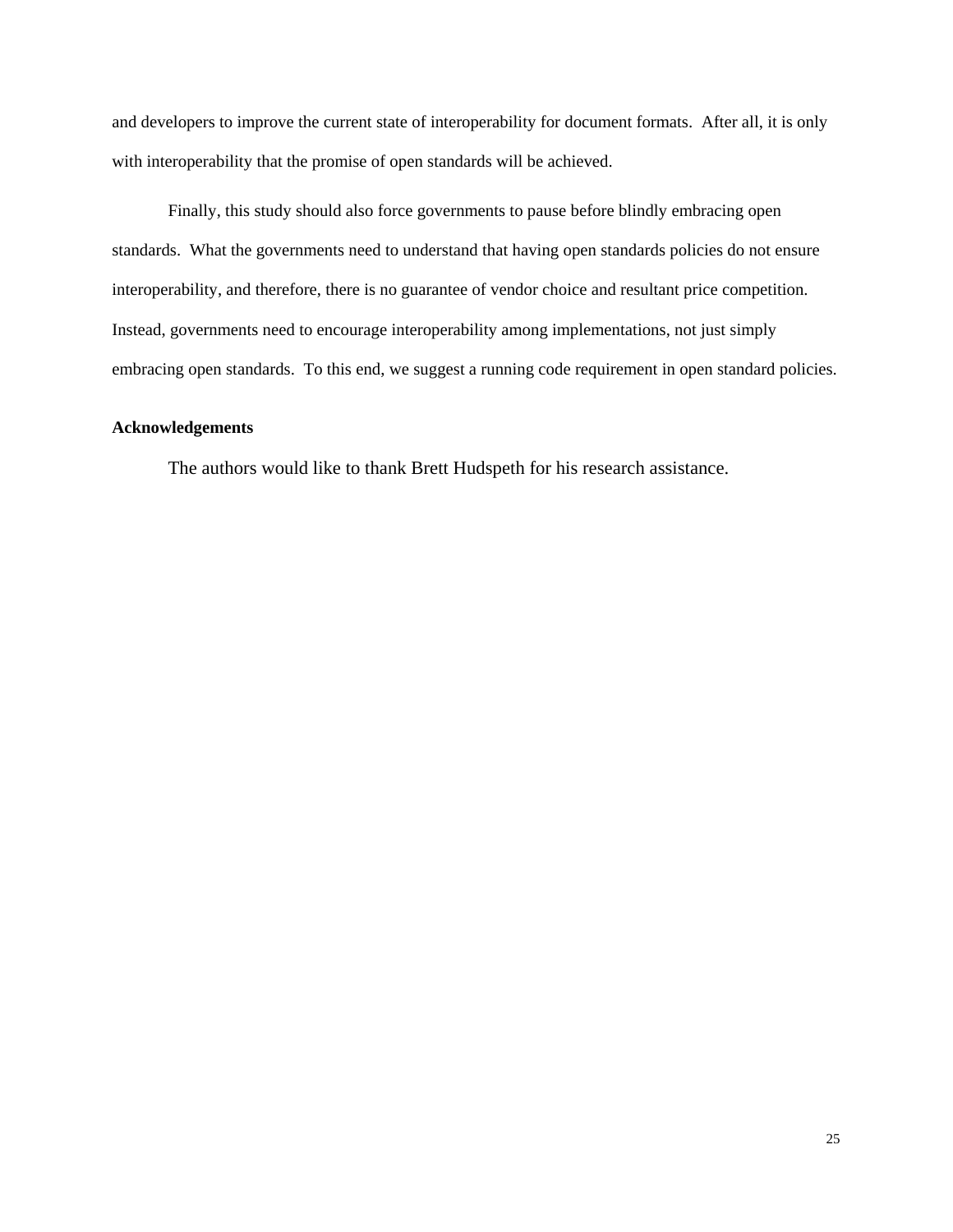## **References**

Andersen, Jens Jakob. 2008. ODF and OOXML in Denmark. National IT and Telecom Agency.

- Andersen, Kim, Daniel Veit, Rony Medaglia, and Helle Henriksen. 2010. One Inch Wide and One Inch Deep: The Role of Policies in Shaping the Adoption of Open Standards and Software in Government. In *Electronic Government and the Information Systems Perspective*, edited by K. Andersen, E. Francesconi, Å. Grönlund and T. van Engers: Springer Berlin / Heidelberg.
- Berkman Center for Internet & Society at Harvard Law School. 2005. Roadmap for Open ICT Ecosystems.
- Besen, Stanley M., and Joseph Farrell. 1994. Choosing How to Compete: Strategies and Tactics in Standardization. *Journal of Economic Perspectives* 8 (2):117-131.
- Chau, Patrick Y. K., and Kar Yan Tam. 1997. Factors Affecting the Adoption of Open Systems: An Exploratory Study. *MIS Quarterly* 21 (1):1-24.
- Committee for Economic Development. 2006. *Open Standards, Open Source, and Open Innovation: Harnessing the Benefits of Openness*. Washington, DC: Committee for Economic Development.
- Commonwealth of Massachusetts. *Enterprise Technical Reference Model Service Oriented Architecture* 2008.
- David, Paul A. 1985. Clio and the Economics of QWERTY. *American Economic Review* 75 (5):332-337.
- DeNardis, Laura. 2010. E-Governance Policies for Interoperability and Open Standards. *Policy & Internet* 2 (3).
- Ecma International. 2007. *Office Open XML Overview* 2007 [cited November 1 2007]. Available from http://www.ecma-international.org/news/TC45\_current\_work/OpenXML White Paper.pdf.
- Egyedi, Tineke, and Aad Koppenhol. 2010. The Standards War Between ODF and OOXML: Does Competition Between Overlapping ISO Standards Lead to Innovation? *The International Journal of IT Standards and Standardization Research* 8 (1):49-62.
- Fomin, Vladislav V. 2006. The Role of Standards in the Information Infrastructure Development, Revisited. *MIS Quarterly* 30 (2):302-313.
- IEEE. 1990. *IEEE Standard Computer Dictionary: A Compilation of IEEE Standard Computer Glossaries*. Edited by Anonymous. New York, NY: IEEE.
- Kahin, Brian. 1995. The Internet and the National Information Infrastructure. In *Public Access to the Internet*, edited by B. Kahin and J. Keller. Cambridge: The MIT Press.
- Katz, Michael L., and Carl Shapiro. 1994. Systems Competition and Network Effects. *Journal of Economic Perspectives* 8 (2):93-115.
- Kindrick, James D., John A. Sauter, and Robert S. Matthews. 1996. Improving Conformance and Interoperability Testing. *StandardView* 4 (1):51-58.
- Krechmer, Ken. 2006. The Meaning of Open Standards. *The International Journal of IT Standards and Standardization Research* 4 (1):43-61.
- Langer, Werner. 2008. Experiences in Format Conversions. German Ministry of Foreign Affairs.
- Lewis, James A. 2010. Government Open Source Policies. Center for Strategic and International Studies.
- Lohr, Steven. 2005. Plan by 13 Nations Urges Open Technology Standards. *New York Times*, September 9.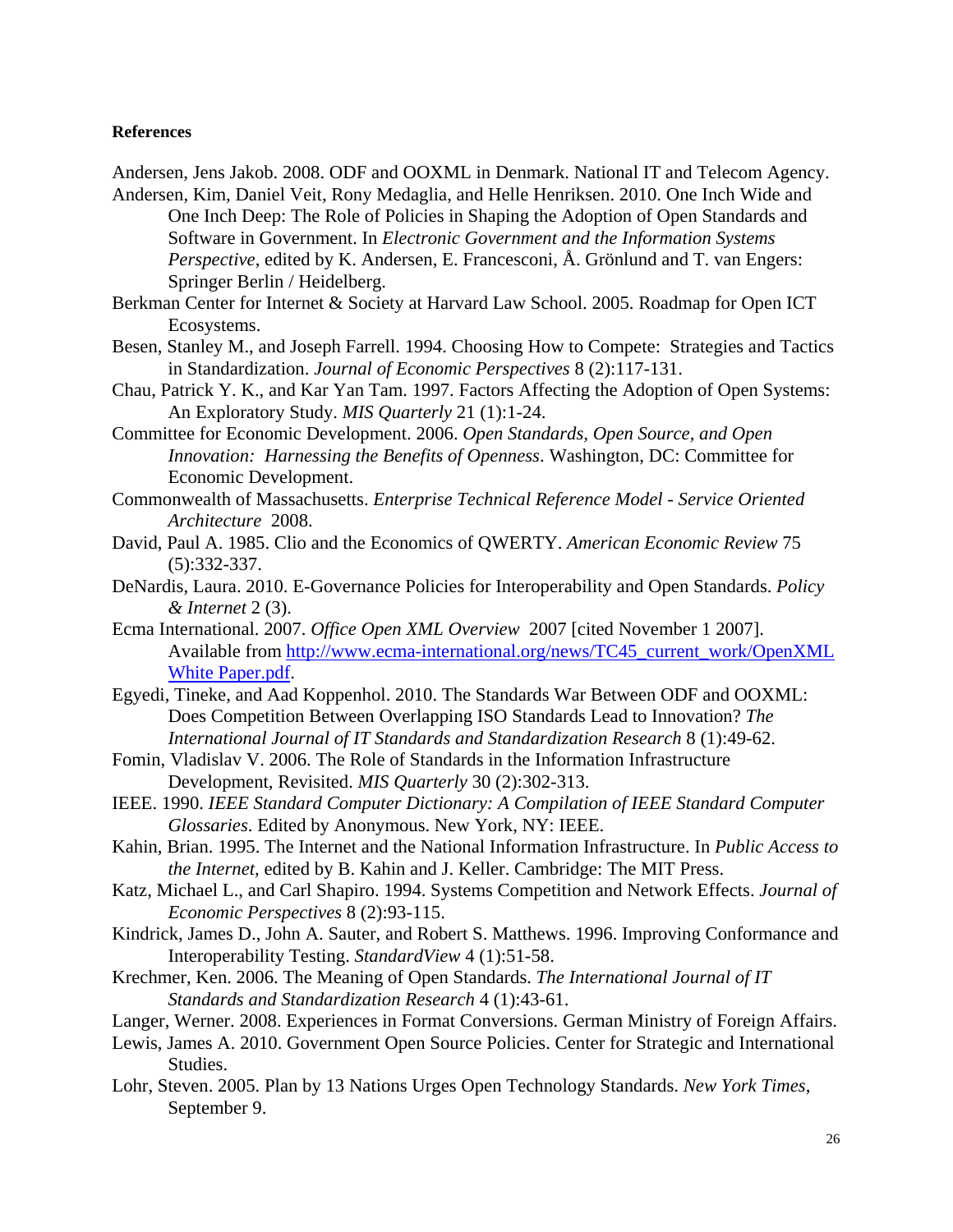- Lundell, Bjorn. 2011. e-Governance in public sector ICT procurement: what is shaping practice in Sweden? *European Journal of ePractice* 12.
- Moseley, Scott, Steve Randall, and Anthony Wiles. 2003. Experience within ETSI of the combined roles of conformance testing and interoperability testing. Paper read at Standardization and Innovation in Information Technology.
- National Institute of Standards and Technology. 2008. *XML Technologies Conformance Testing*, Feb. 19 2008 [cited May 22 2008]. Available from http://www.itl.nist.gov/div897/docs/xml\_tech\_conformance.html.

Nickerson, Jeffrey V., and Michael zur Muehlen. 2006. The Ecology of Standards Processes: Insights from Internet Standard Making. *MIS Quarterly* 30:467-488.

- Office of Government Commerce. 2004. Open Source Software: Use within UK Government.
- Organization for the Advancement of Structured Information Standards. 2007. *Open by Design: The Advantages of the OpenDocument Format (ODF)*. OASIS, December 10, 2006 2007 [cited September 12 2007]. Available from http://www.oasisopen.org/committees/download.php/21450/oasis\_odf\_advantages\_10dec2006.pdf.
- Perens, Bruce. 2008. *Open Standards: Principles and Practice* 2008 [cited June 4 2008]. Available from http://perens.com/OpenStandards/Definition.html.
- Rivals Set Their Sights on Microsoft Office: Can They Topple the Giant? 2007. *Knowledge@Wharton*, http://knowledge.wharton.upenn.edu/article.cfm?articleid=1795.
- Saurez-Potts, Louis. 2008. OOXML and ODF and the politics of technology as Foss comes of age on the desktop. In *O'Reilly Open Source Convention*.
- Shah, Rajiv C., Jay P. Kesan, and Andrew Kennis. 2008. Lessons for Government Adoption of Open Standards: A Case Study of the Massachusetts Policy. *Journal of Information Technology & Politics* 5 (4):387-398.
- Shah, Rajiv, and Jay Kesan. 2009. Running Code as Part of an Open Standards Policy. *First Monday* 14 (6).
- Shapiro, Carl, and Hal R. Varian. 1999. *Information Rules: A Strategic Guide to the Network Economy*. Boston, MA: Harvard Business School Press.
- Simcoe, Tim. 2003. Committees and the Creation of Technical Standards.
- Simcoe, Tim. 2007. Delays and de Jure Standards: What Caused the Slowdown in Internet Standards Development. In *Standards and Public Policy*, edited by S. Greenstein and V. Stango. Cambridge: Cambridge University Press.
- Weir, Rob. 2008. *Anatomy of Interoperability* 2007 [cited May 22 2008]. Available from http://www.robweir.com/blog/2007/02/anatomy-of-interoperability.html.
- West, Joel. 2003. How Open is Open Enough? Melding Proprietary and Open Source Platform Strategies. *Research Policy* 32:1259-1285.
- Zehler, Peter. 1998. Interoperability Testing for Internet Printing Protocol. *StandardView* 6 (4):180-184.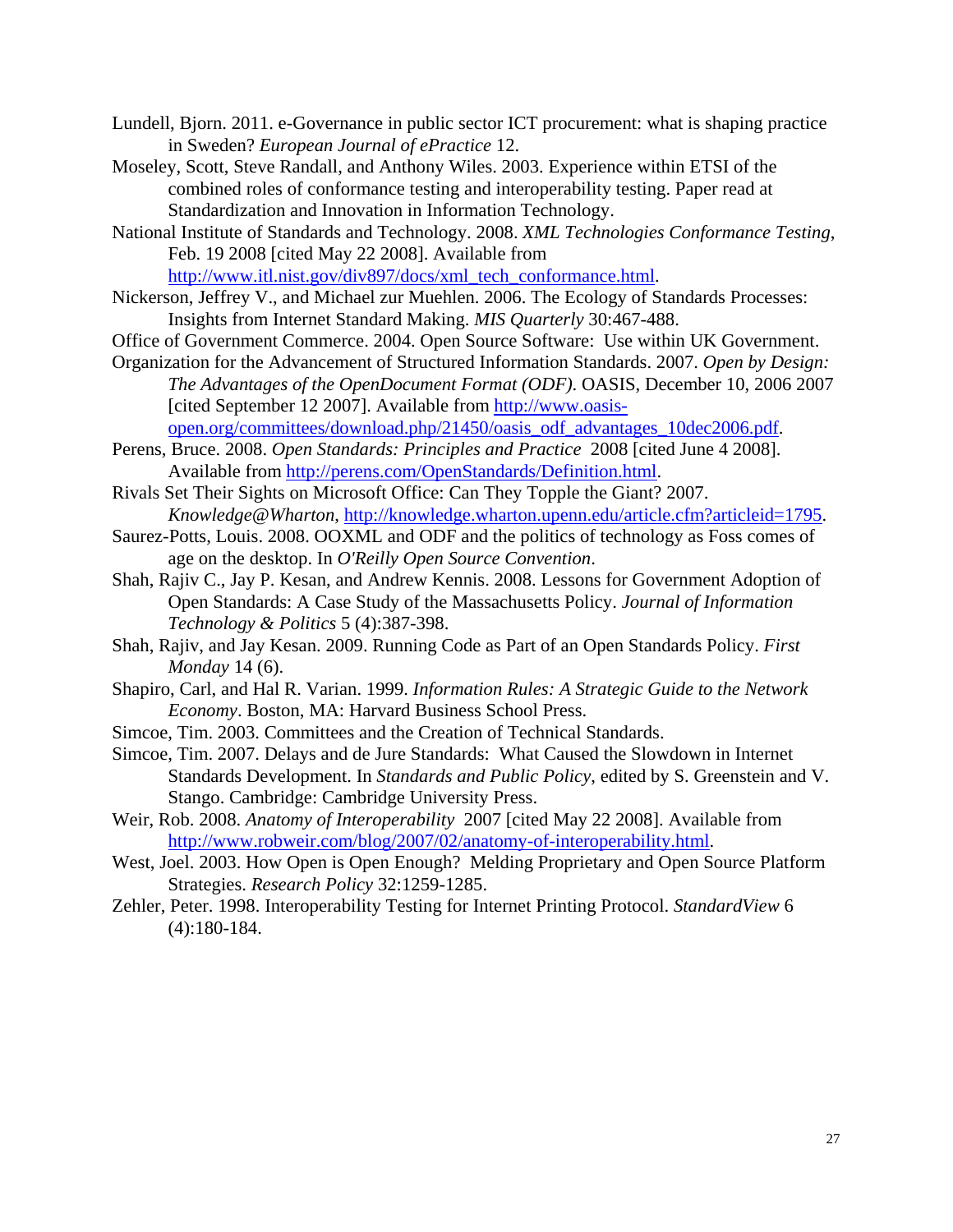# **Appendix: Tables**

| <b>Correct Number of Pages</b>         |
|----------------------------------------|
| Margins                                |
| Left Justification                     |
| <b>Center Justification</b>            |
| <b>Right Justification</b>             |
| Tabs                                   |
| Correct font                           |
| Font size                              |
| <b>Single Spacing</b>                  |
| 1.5 Spacing                            |
| Double Spacing                         |
| Bold                                   |
| Underline                              |
| <b>Italics</b>                         |
| <b>Bold-Underline</b>                  |
| <b>Bold-Italic</b>                     |
| Italic-Underline                       |
| Bold-Italic-Underline                  |
| Single Strike Through                  |
| Double Strike Through                  |
| <b>Small Caps</b>                      |
| Superscript                            |
| Subscript                              |
| Color background                       |
| Color font                             |
| Hyperlink                              |
| <b>Block Text (Full Justification)</b> |

Table 1. Test document #1, Basic Formatting

| <b>Correct Number of Pages</b>        |
|---------------------------------------|
| <b>JPEG</b> Image present             |
| JPEG Image positioned correctly       |
| JPEG Image wrapped correctly          |
| <b>BMP</b> Image present              |
| <b>BMP</b> Image positioned correctly |
| <b>BMP</b> Image wrapped correctly    |
| GIF Image present                     |
| GIF Image positioned correctly        |
| GIF Image wrapped correctly           |
| Absolute positioning test             |

Table 2. Test document #2, Images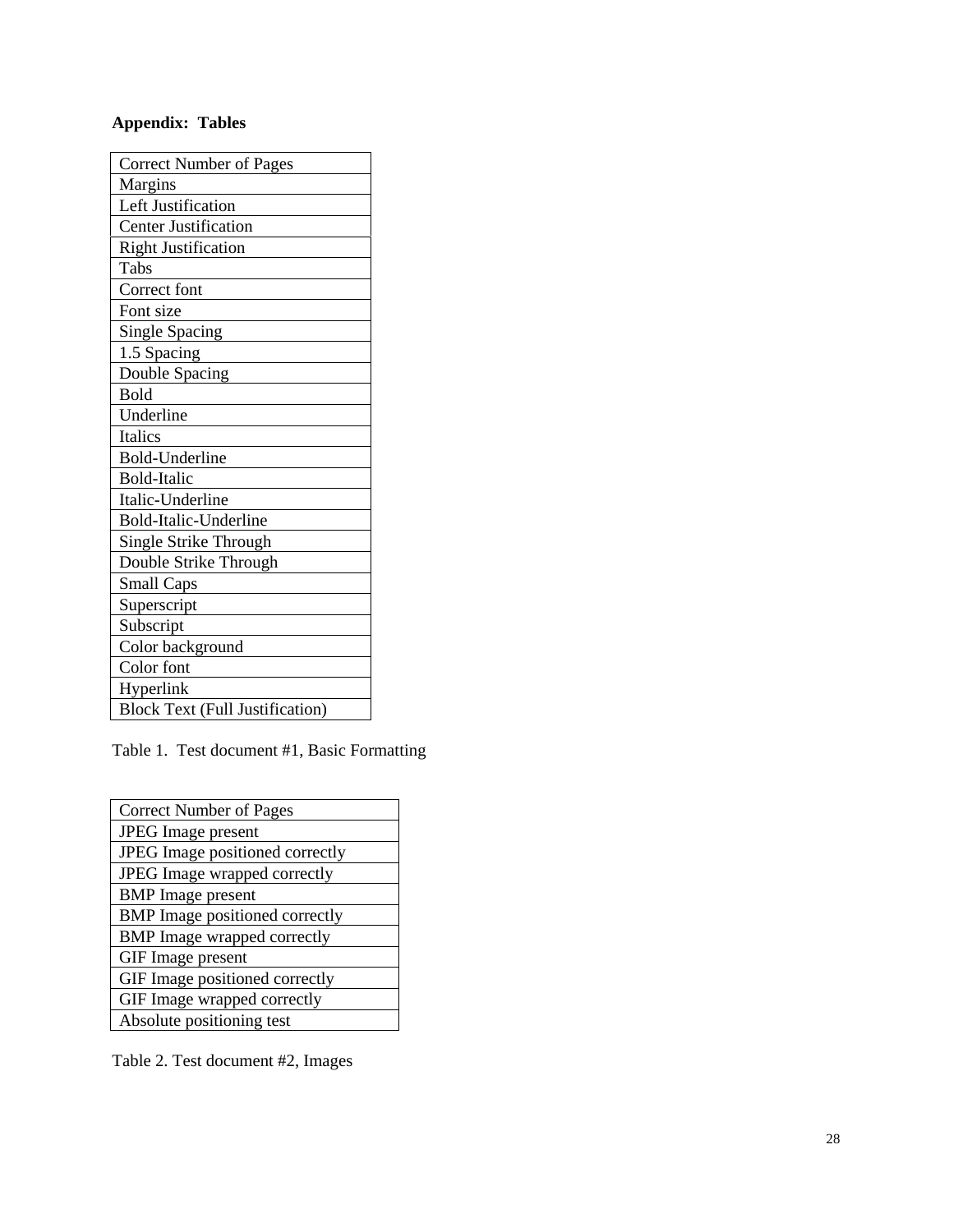| <b>Correct Number of Pages</b> |
|--------------------------------|
| <b>Table Present</b>           |
| Table positioned correctly     |
| Table correct rows/columns     |
| Table borders correct          |
| Text and characters in cells   |
| Bold text in cell              |
| Italic text in cell            |
| Underline text in cell         |
| Combination text in cell       |
| Red background                 |
| Green text                     |
| Yellow background violet txt   |
| Superscript                    |
| Subscript                      |
| Hyperlink                      |
| Single strike                  |
| Double strike                  |
| <b>Small Caps</b>              |
| Vertical splits                |
| Horizontal splits              |
| Text Rotation**                |
| Center justification           |
| Right justification            |
| Full justification             |
| Cell center alignment          |
| Cell bottom alignment          |
| Cell top alignment             |
| Red cell fill                  |
| Picture in cell                |
| Cells the correct sizes        |

Table 3. Test document #3, Tables

| <b>Correct Number of Pages</b>  |
|---------------------------------|
| Headers Exist                   |
| Two Different Headers           |
| Header Bold                     |
| Header Italic                   |
| Header Underlined               |
| <b>Header Combos</b>            |
| Header Superscript              |
| <b>Header Subscript</b>         |
| Header Hyperlink                |
| <b>Header Background Colors</b> |
| <b>Header Font Colors</b>       |
| <b>Header Different Fonts</b>   |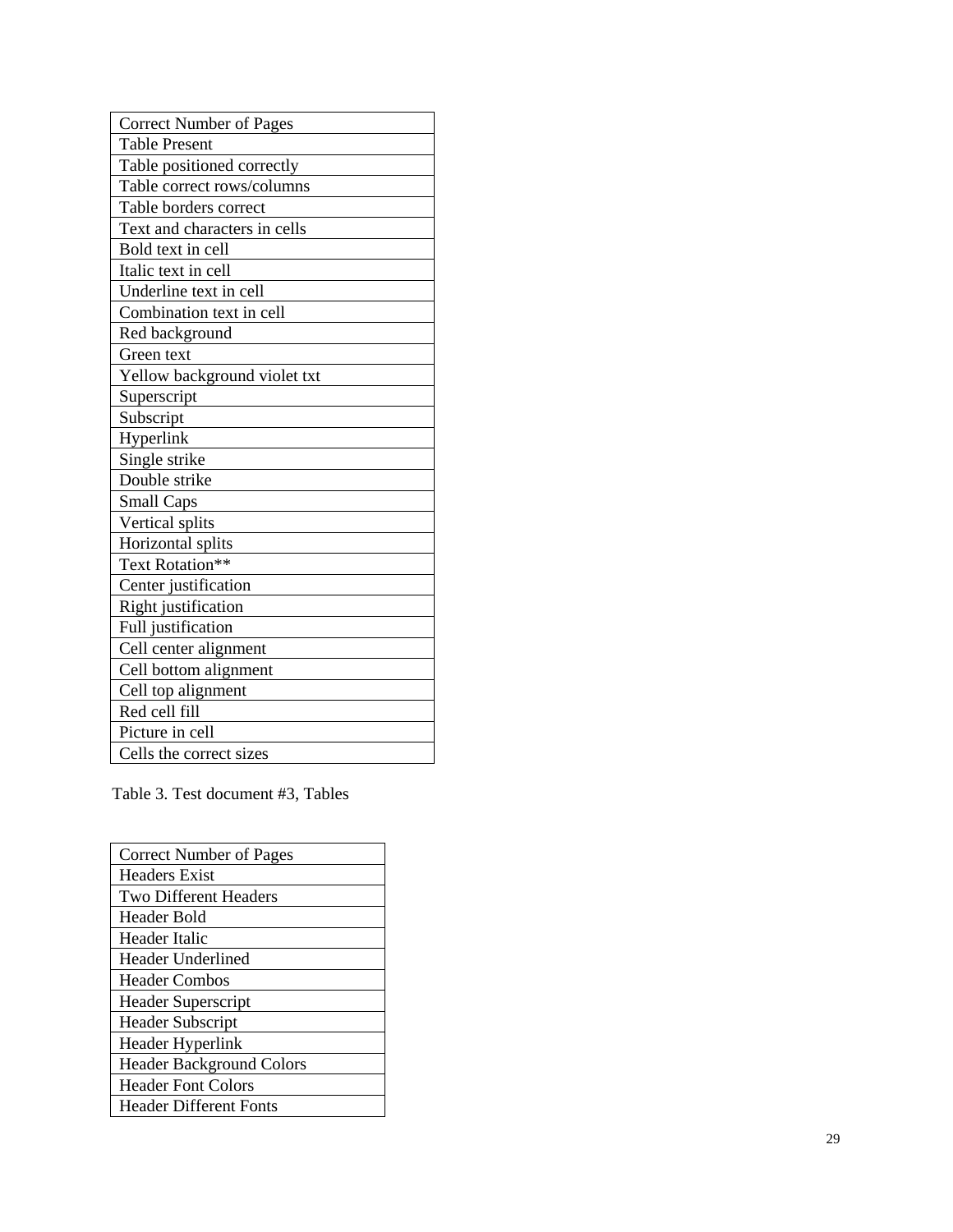| <b>Header Different Sizes</b>    |
|----------------------------------|
| Header Strike Out                |
| <b>Header Double Strike</b>      |
| <b>Header Crossed Out</b>        |
| <b>Header Center</b>             |
| <b>Header</b> Left               |
| <b>Header Right</b>              |
| <b>Header Full Justification</b> |
| <b>Header Date Fixed</b>         |
| <b>Header Date Updating</b>      |
| <b>Header Time Fixed</b>         |
| Header Time Updating             |
| <b>Header Author</b>             |
| Header Page Number               |
| <b>Header Page Count</b>         |
| <b>Header Title</b>              |
| <b>Header File Name</b>          |
| <b>Header Word Count</b>         |
| Header Paragraph Count           |
| <b>Footers Exist</b>             |
| <b>Footer Date Fixed</b>         |
| Footer Date Updating             |
| <b>Footer Time Fixed</b>         |
| Footer Time Updating             |
| <b>Footer Author</b>             |
| Footer Page Number               |
| <b>Footer Page Count</b>         |
| <b>Footer Title</b>              |
| <b>Footer File Name</b>          |
| <b>Footer Word Count</b>         |
| Footer Paragraph Count           |

Table 4. Test document #4, Headers and Footers

| <b>Correct Number of Pages</b>    |
|-----------------------------------|
| Footnotes present                 |
| Footnotes located correctly       |
| Endnotes present                  |
| <b>Endnotes located correctly</b> |
| Table of contents correct/present |
| Tracking changes recorded         |
| Tracking additions                |
| Tracking deletions                |
| <b>Bold</b> in footnotes          |
| Italics in footnotes              |
| Underlines in footnotes           |
| <b>Bold-Italics in footnotes</b>  |